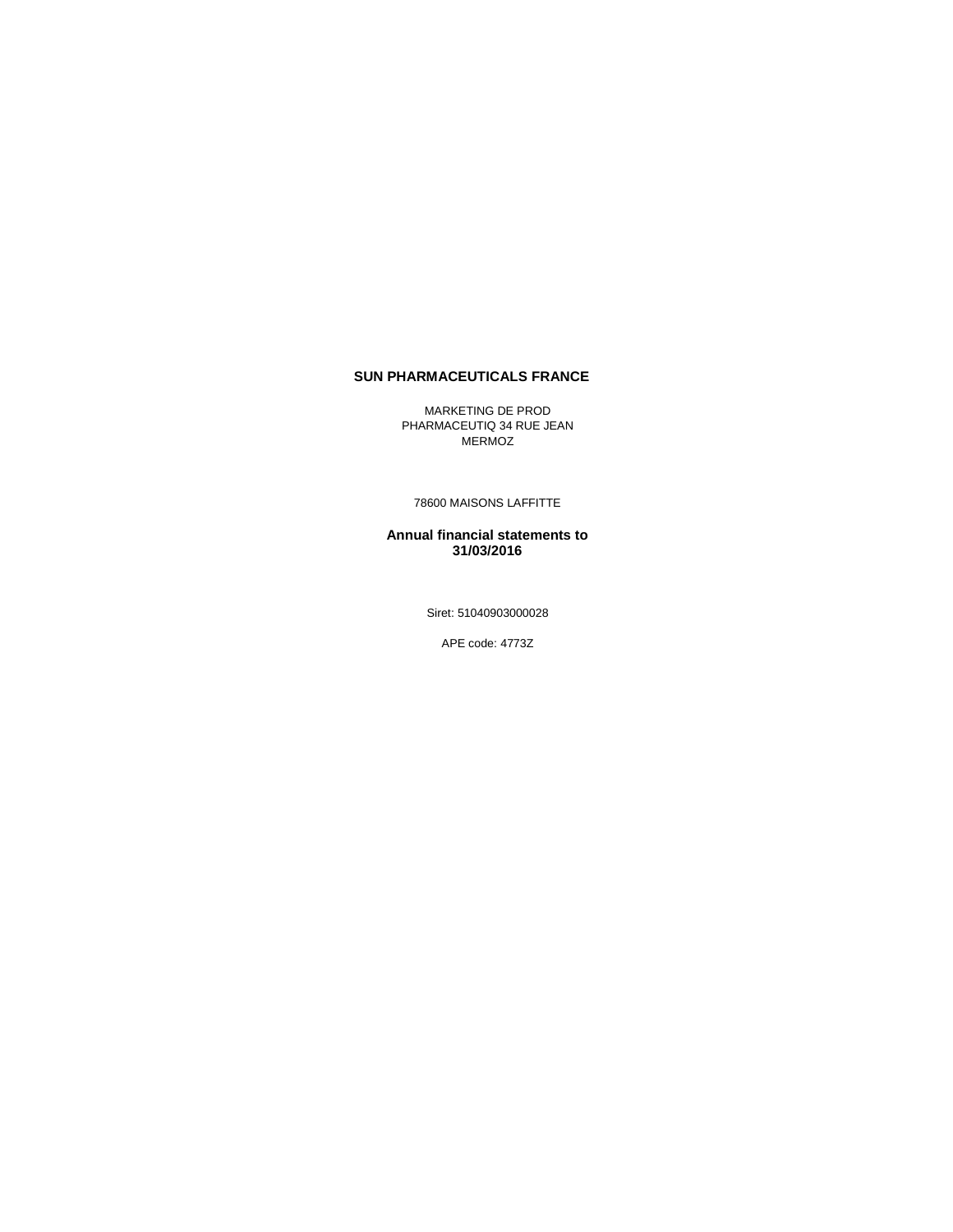

# **Contents**

| <b>DESIGNATION</b>                       | <b>NOTES</b> | <b>PAGES</b> |
|------------------------------------------|--------------|--------------|
| <b>Summary documents</b>                 |              |              |
| <b>Balance sheet</b>                     |              | 3            |
| Income statement                         |              | 5            |
| Appendix                                 |              |              |
| <b>Characteristic events</b>             | 10           | 8            |
| Accounting principles, rules and         | 20           | 8            |
| methods                                  |              | 9            |
| Notes on the assets                      | 31           | 9            |
| <b>Fixed assets</b>                      | 32           | 12           |
| Inventories                              | 34           | 12           |
| Receivables                              | 36           | 12           |
| Accrued income and deferred charges      |              | 12           |
| <b>Notes</b><br>liabilities<br>the<br>on | 40           | 12           |
| Shareholders equity Debts                | 43           | 13           |
| Other information                        | 60           | 13           |
| Details of the accounts                  |              |              |
| Assets                                   |              | 18           |
| <b>Fixed assets</b>                      | 31           | 18           |
| Inventories                              | 32           | 18           |
| Receivables                              | 34           | 18           |
| Miscellaneous                            | 35           | 19           |
| Accrued income and deferred charges      | 36           | 19           |
| Liabilities                              |              | 19           |
| Shareholders equity                      | 40           | 19           |
| Debts                                    | 43           | 20           |
| Income statement                         |              | 21           |
| Operating earnings                       | 50           | 21           |
| Operating expenses                       | 51           | 22           |
| Financial income                         | 53           | 26           |
| Financial expenses                       | 54           | 26           |
| Extraordinary income                     | 55           | 27           |
| Extraordinary expenses                   | 56           | 27           |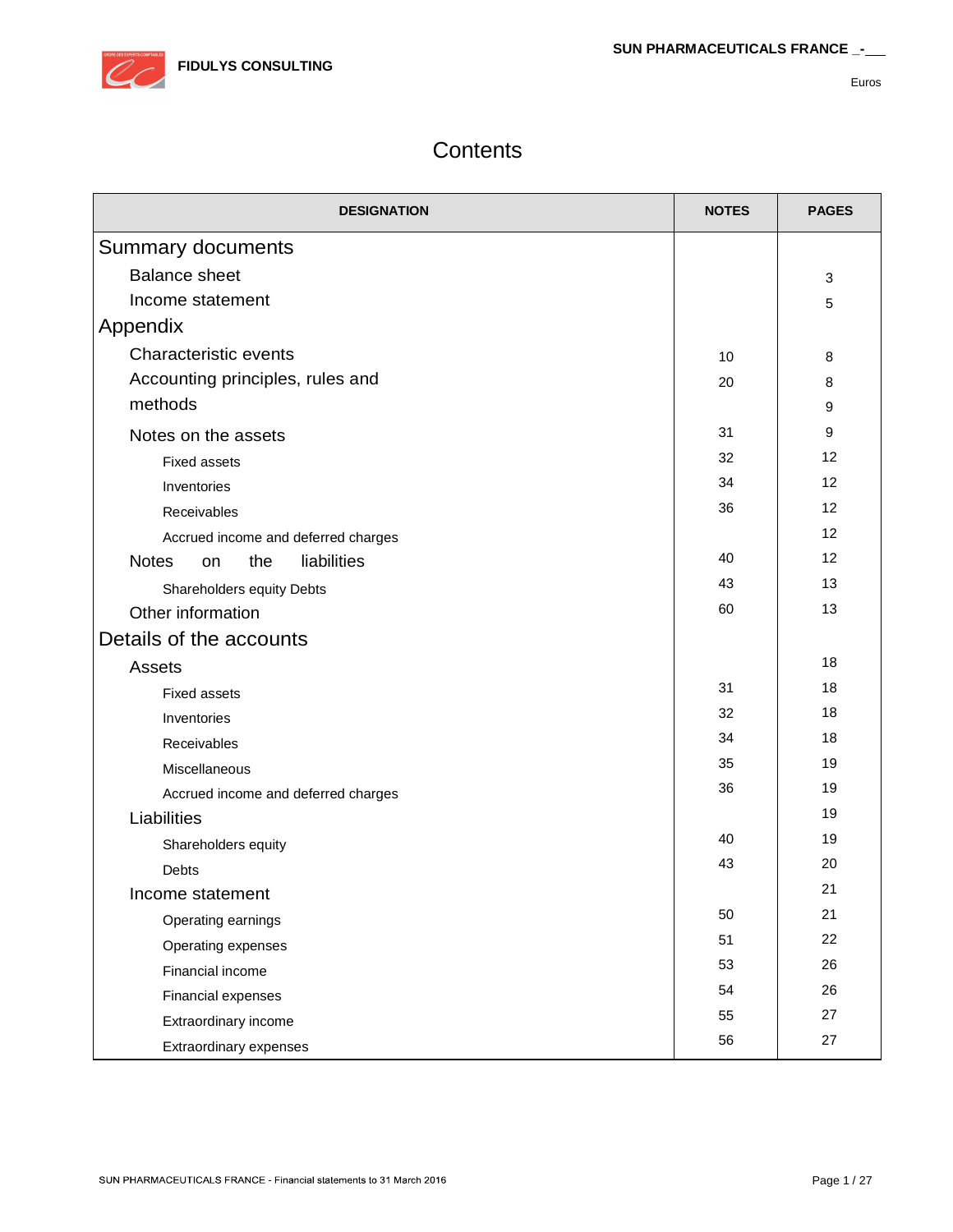

#### **Statutory auditors' report on the financial statements for the year ended march 31st , 2016**

*This document is a free translation from French into English and has no other value than an informative one. Should there be any difference between the French and the English version, only the text in French language shall be deemed authentic.*

In compliance with the assignment entrusted to us by your general assembly we hereby report to you, for the year ended on March 31<sup>st</sup>, 2016:

- the audit of the accompanying financial statements of (the Company),
- the justification of our assessments
- the specific verifications and information required by law.

These financial statements have been approved by your President. Our role is to express an opinion on these financial statements based on our audit.

#### **I.- Opinion on the financial statements**

We conducted our audit in accordance with the professional standards applied in France. Those standards require that we plan and perform the audit to obtain reasonable assurance about whether the financial statements are free of material misstatement. An audit involves performing procedures to obtain audit evidence about the amounts and disclosures in the financial statements. An audit also includes assessing the accounting principles used and significant estimates made by management, as well as evaluating the overall presentation of the financial statements. We believe that the audit evidence we have obtained is sufficient and appropriate to provide a basis for our audit opinion.

In our opinion, the financial statements give a true and fair view of the company's financial position and its assets and liabilities as of March 31<sup>st</sup> 2016 and of the results of its operations for the year then ended in accordance with accounting principles generally accepted in France.

#### **II. Justification of our assessments**

Our audit which includes assessing the accounting principles used and significant estimates made by management as well as evaluating the overall financial statements presentation has revealed nothing of which you should be informed under article L. 823-9 of the French "Code de Commerce" requiring disclosure of the reasons for our conclusions.

#### **III.- Specific verifications and information**

We also performed the specific verifications required by law.

We have no comments as to the fair presentation and the consistency with the financial statements of the information given in the management report of the Board of Directors, and in the documents addressed to the shareholders with respect to the financial position and the financial statements.

> Nîmes, May, 27<sup>th</sup> 2016

**For SOFIRA AUDIT, Marcos MARQUEZ**

**Partner**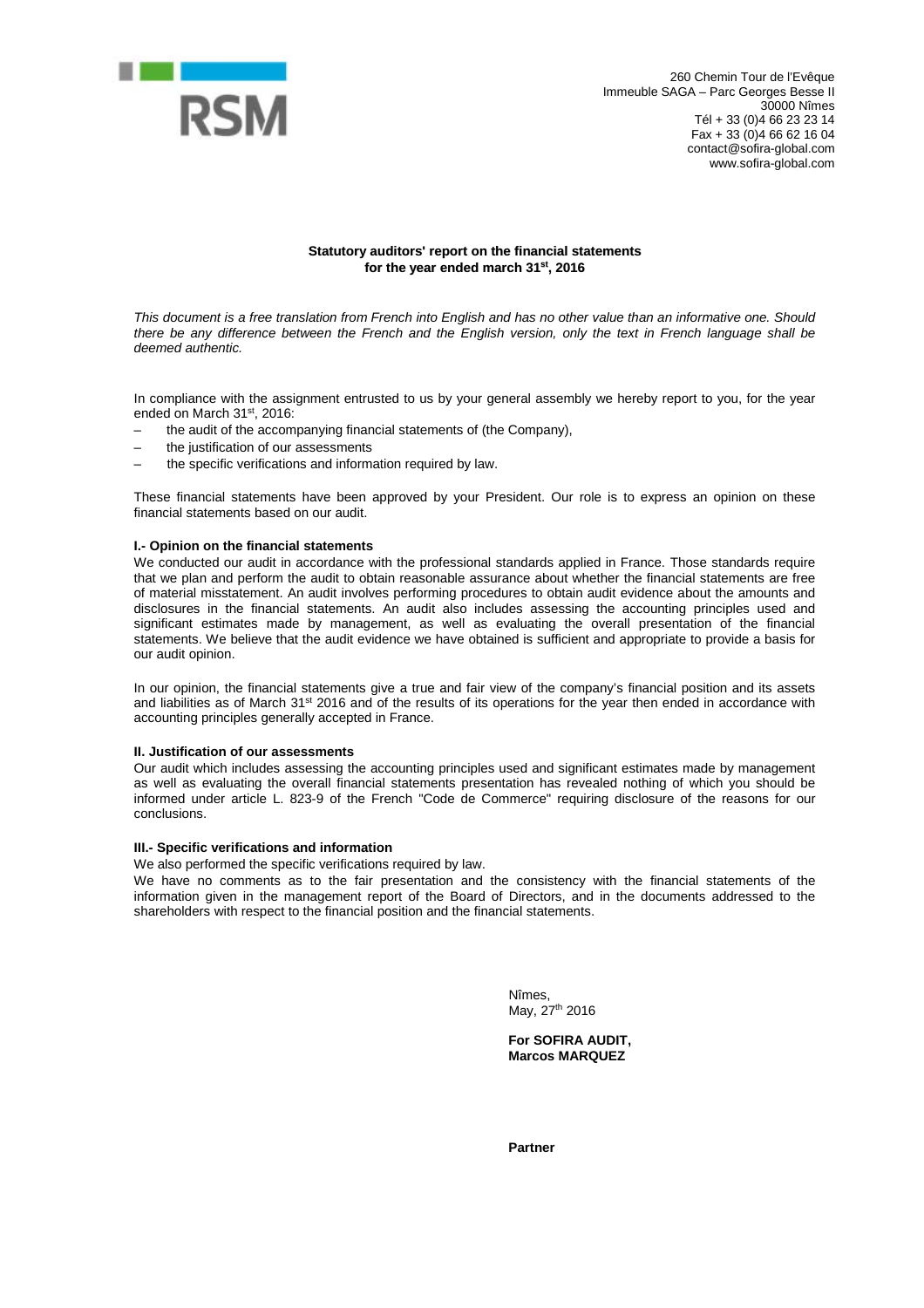

# **Summary documents**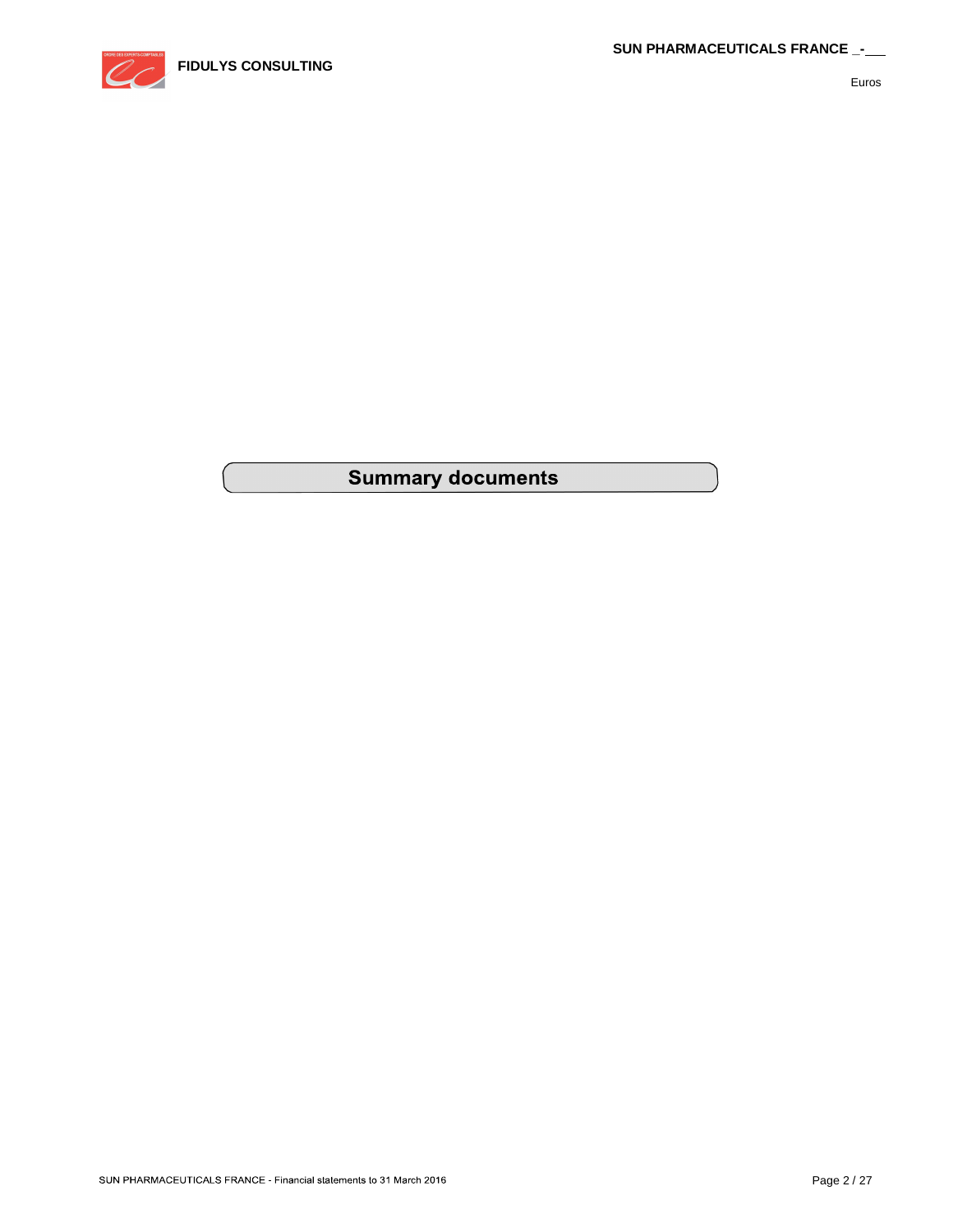# **BALANCE SHEET – ASSETS**

|                                                     |                           |                                                  |              |                              |              | Financial year N, ending on:    |                      | 31/03/2016                 | 31/03/2015 |
|-----------------------------------------------------|---------------------------|--------------------------------------------------|--------------|------------------------------|--------------|---------------------------------|----------------------|----------------------------|------------|
|                                                     |                           |                                                  |              |                              | <b>Note</b>  | Gro                             | <b>Amortisations</b> | <b>Net</b>                 | <b>Net</b> |
|                                                     |                           |                                                  |              |                              |              | ss <sub>1</sub>                 | depreciations 2      | 3                          | 4          |
|                                                     |                           | Uncalled subscribed capital                      |              | (1)                          | 30           |                                 |                      |                            |            |
|                                                     |                           | Set-up expenses                                  |              |                              |              |                                 |                      |                            |            |
|                                                     |                           | Development costs                                |              |                              |              |                                 |                      |                            |            |
|                                                     |                           | Licences, patents and similar rights             |              |                              |              | 3,969                           | 1,618                | 2,351                      |            |
|                                                     |                           | Goodwill (1)                                     |              |                              |              |                                 |                      |                            |            |
|                                                     |                           | Other intangible fixed assets                    |              |                              |              |                                 |                      |                            |            |
|                                                     | INTANGIBLE FIXED ASSETS   | Intangible fixed assets in progress              |              |                              |              |                                 |                      |                            |            |
|                                                     |                           | Advances and instalments                         |              |                              |              |                                 |                      |                            |            |
|                                                     |                           | Land                                             |              |                              |              |                                 |                      |                            |            |
|                                                     |                           | <b>Structures</b>                                |              |                              |              |                                 |                      |                            |            |
|                                                     |                           | Technical facilities, equipment and industrial   |              |                              | 31           |                                 |                      |                            |            |
| FIXED ASSETS                                        | TANGIBLE FIXED ASSETS     | machinery Other tangible fixed assets            |              |                              |              | 125,469                         | 104,342              | 21,127                     | 40,843     |
|                                                     |                           | Fixed assets in progress                         |              |                              |              |                                 |                      |                            |            |
|                                                     |                           | Advances and instalments                         |              |                              |              |                                 |                      |                            |            |
|                                                     |                           | Equity investments (equitization method)         |              |                              |              |                                 |                      |                            |            |
|                                                     |                           | Other investments                                |              |                              |              |                                 |                      |                            |            |
|                                                     |                           | Receivables from equity interests                |              |                              |              |                                 |                      |                            |            |
|                                                     |                           | T.I.A.P                                          |              |                              |              |                                 |                      |                            |            |
|                                                     | LONG-TERM INVESTMENTS (2) | Other long-term                                  |              |                              |              |                                 |                      |                            |            |
|                                                     |                           | securities Loans                                 |              |                              |              |                                 |                      |                            |            |
|                                                     |                           | Other financial assets                           |              |                              |              | 10,800                          |                      | 10,800                     | 10,800     |
|                                                     |                           |                                                  |              |                              | Total (II)   | 140,238                         | 105,960              | 34,278                     | 51,643     |
|                                                     | Raw materials, supplies   |                                                  |              |                              |              |                                 |                      |                            |            |
|                                                     |                           | Goods production in progress                     |              |                              |              |                                 |                      |                            |            |
|                                                     | <b>INVENTORIES</b>        | Services production in progress                  |              |                              | 32           |                                 |                      |                            |            |
|                                                     |                           | Semi-finished and finished                       |              |                              |              |                                 |                      |                            |            |
|                                                     |                           | products                                         |              |                              |              | 352,237                         | 27,264               | 324,973                    | 1,098,259  |
| RENT ASSETS                                         |                           | Advances and instalments paid                    |              |                              | 33           |                                 |                      |                            |            |
|                                                     | <b>ABLES</b>              | Accounts receivable and customers                |              |                              |              | 1,617,416                       | 36,118               | 1,581,298                  | 890,723    |
| CURI                                                | <b>RECEIV</b>             | (3) Other receivables (3)                        |              |                              | 34           | 64,038                          |                      | 64,038                     | 235,252    |
|                                                     |                           | Subscribed capital called but unpaid             |              |                              |              |                                 |                      |                            |            |
|                                                     | <b>MISCELLANE</b><br>OUS  | Marketable securities (of which treasury shares: |              |                              |              |                                 |                      |                            |            |
|                                                     |                           | Cash                                             |              |                              | 35           |                                 |                      |                            |            |
|                                                     |                           |                                                  |              |                              |              | 933,689                         |                      | 933,689                    | 576,168    |
|                                                     |                           | Prepaid expenses (3)                             |              |                              | 36           | 5,340                           |                      | 5,340                      | 5,416      |
|                                                     |                           |                                                  |              |                              | Total (III)  | 2,972,719                       | 63,382               | 2,909,337                  | 2,805,818  |
|                                                     |                           | Loan issue expenses to be amortised (IV)         |              |                              |              |                                 |                      |                            |            |
| ACCR<br>UALS                                        |                           | Bond redemption premiums(V)                      |              |                              | 36           |                                 |                      |                            |            |
|                                                     |                           | Conversion losses(VI)                            |              |                              |              |                                 |                      |                            |            |
|                                                     |                           |                                                  |              |                              |              |                                 |                      |                            |            |
|                                                     |                           | Footnotes: (1) Of which lease                    |              | <b>GRAND TOTAL (I to VI)</b> |              | 3,112,957<br>(2) Share - 1 year | 169,342              | 2,943,616                  | 2,857,462  |
| right:                                              |                           |                                                  |              |                              |              | net fin. assets                 |                      | $(3)$ Share at + 1<br>year |            |
| Reservation of ownership<br>Fixed assets:<br>clause |                           |                                                  | Inventories: |                              | Receivables: |                                 |                      |                            |            |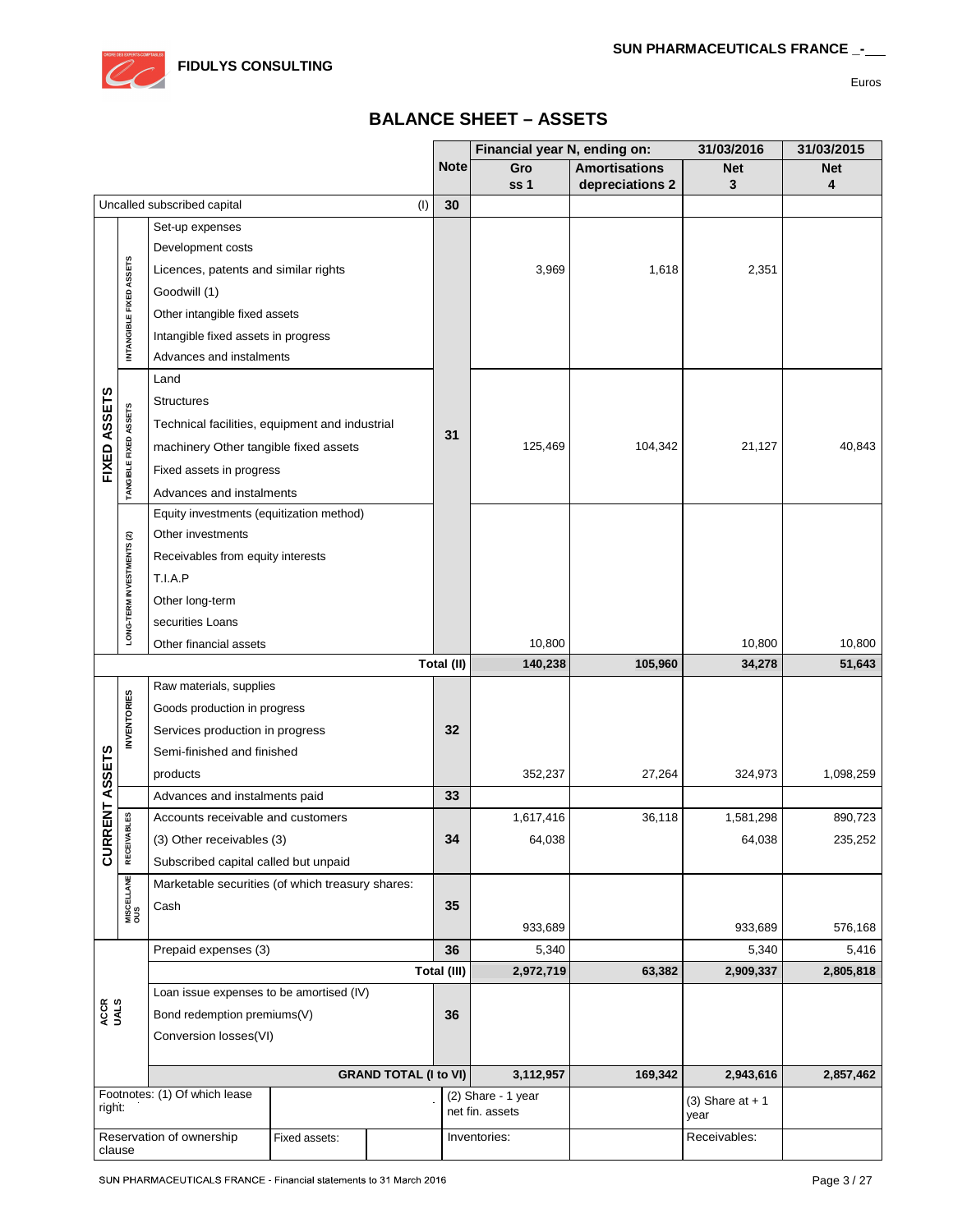

Т

 $\Box$ 

Euros

# **BALANCE SHEET – LIABILITIES**

| Issued or individual capital (1) (Of which paid:<br>37,000)<br>37,000<br>37,000<br>Issue premiums, merger/contribution premiums,<br>$\ddotsc$<br><b>SHAREHOLDERS EQUITY</b><br>Revaluation differential (2) of which equivalence<br>differential: Legal reserve (3)<br>Reserves under the articles of incorporation or contractual reserves<br>40<br>Of which special reserve for provisions<br>Regulated provisions (3) (<br>$\mathcal{I}$<br>for price fluctuations<br>Of which reserve for the purchase of<br>$-248,843$<br>$-254,181$<br>Other reserves<br>original works from living artists<br>5,338<br>12,281<br>Retained earnings<br><b>FINANCIAL YEAR EARNINGS (profit or loss)</b><br>Investment subsidies<br>Regulated reserves<br>Total (I)<br>$-199,562$<br>$-211,843$<br>Income from the issuance of shares<br>41<br>OTHER<br>EQUITY<br>Conditional advances<br>Total (II)<br>PROVISIONS<br>Provisions for contingencies<br>FOR RISKS<br>42<br>Provisions for losses<br>Total (III)<br>Convertible debenture loans<br>Other debenture loans<br>Loans and debts with credit institutions (5)<br>2,004<br>3,856<br>2,505,230<br>1,269,359<br>Miscellaneous loans and financial debts (Of which partners' loans<br>DEBTS (4)<br>7,495<br>7,758<br>Advances and instalments received on pending orders<br>43<br>1,486,684<br>Trade payables and related<br>110,571<br>211,930<br>Tax and social security debts<br>173,895<br>Debts on fixed assets and related<br>Other liabilities<br>343,981<br>89,718<br>Cash instruments<br>Accruals<br>44<br>Deferred income (4)<br>Total (IV)<br>3,143,178<br>3,069,305<br>(V)<br>Conversion gains<br>44<br><b>GRAND TOTAL (I to V)</b><br>2,943,616<br>2,857,462<br>(1) Revaluation differential incorporated into the capital<br>Special revaluation provision (1959)<br>Footnotes<br>(2) Including<br>Free revaluation differential<br>Revaluation reserve (1976)<br>(3) Of which special reserve for long-term capital gains |  |  |  | <b>Note</b> | 31/03/2016 | 31/03/2015 |
|----------------------------------------------------------------------------------------------------------------------------------------------------------------------------------------------------------------------------------------------------------------------------------------------------------------------------------------------------------------------------------------------------------------------------------------------------------------------------------------------------------------------------------------------------------------------------------------------------------------------------------------------------------------------------------------------------------------------------------------------------------------------------------------------------------------------------------------------------------------------------------------------------------------------------------------------------------------------------------------------------------------------------------------------------------------------------------------------------------------------------------------------------------------------------------------------------------------------------------------------------------------------------------------------------------------------------------------------------------------------------------------------------------------------------------------------------------------------------------------------------------------------------------------------------------------------------------------------------------------------------------------------------------------------------------------------------------------------------------------------------------------------------------------------------------------------------------------------------------------------------------------------------------------------------------------------------------------------------------|--|--|--|-------------|------------|------------|
|                                                                                                                                                                                                                                                                                                                                                                                                                                                                                                                                                                                                                                                                                                                                                                                                                                                                                                                                                                                                                                                                                                                                                                                                                                                                                                                                                                                                                                                                                                                                                                                                                                                                                                                                                                                                                                                                                                                                                                                  |  |  |  |             |            |            |
|                                                                                                                                                                                                                                                                                                                                                                                                                                                                                                                                                                                                                                                                                                                                                                                                                                                                                                                                                                                                                                                                                                                                                                                                                                                                                                                                                                                                                                                                                                                                                                                                                                                                                                                                                                                                                                                                                                                                                                                  |  |  |  |             |            |            |
|                                                                                                                                                                                                                                                                                                                                                                                                                                                                                                                                                                                                                                                                                                                                                                                                                                                                                                                                                                                                                                                                                                                                                                                                                                                                                                                                                                                                                                                                                                                                                                                                                                                                                                                                                                                                                                                                                                                                                                                  |  |  |  |             |            |            |
|                                                                                                                                                                                                                                                                                                                                                                                                                                                                                                                                                                                                                                                                                                                                                                                                                                                                                                                                                                                                                                                                                                                                                                                                                                                                                                                                                                                                                                                                                                                                                                                                                                                                                                                                                                                                                                                                                                                                                                                  |  |  |  |             |            |            |
|                                                                                                                                                                                                                                                                                                                                                                                                                                                                                                                                                                                                                                                                                                                                                                                                                                                                                                                                                                                                                                                                                                                                                                                                                                                                                                                                                                                                                                                                                                                                                                                                                                                                                                                                                                                                                                                                                                                                                                                  |  |  |  |             |            |            |
|                                                                                                                                                                                                                                                                                                                                                                                                                                                                                                                                                                                                                                                                                                                                                                                                                                                                                                                                                                                                                                                                                                                                                                                                                                                                                                                                                                                                                                                                                                                                                                                                                                                                                                                                                                                                                                                                                                                                                                                  |  |  |  |             |            |            |
|                                                                                                                                                                                                                                                                                                                                                                                                                                                                                                                                                                                                                                                                                                                                                                                                                                                                                                                                                                                                                                                                                                                                                                                                                                                                                                                                                                                                                                                                                                                                                                                                                                                                                                                                                                                                                                                                                                                                                                                  |  |  |  |             |            |            |
|                                                                                                                                                                                                                                                                                                                                                                                                                                                                                                                                                                                                                                                                                                                                                                                                                                                                                                                                                                                                                                                                                                                                                                                                                                                                                                                                                                                                                                                                                                                                                                                                                                                                                                                                                                                                                                                                                                                                                                                  |  |  |  |             |            |            |
|                                                                                                                                                                                                                                                                                                                                                                                                                                                                                                                                                                                                                                                                                                                                                                                                                                                                                                                                                                                                                                                                                                                                                                                                                                                                                                                                                                                                                                                                                                                                                                                                                                                                                                                                                                                                                                                                                                                                                                                  |  |  |  |             |            |            |
|                                                                                                                                                                                                                                                                                                                                                                                                                                                                                                                                                                                                                                                                                                                                                                                                                                                                                                                                                                                                                                                                                                                                                                                                                                                                                                                                                                                                                                                                                                                                                                                                                                                                                                                                                                                                                                                                                                                                                                                  |  |  |  |             |            |            |
|                                                                                                                                                                                                                                                                                                                                                                                                                                                                                                                                                                                                                                                                                                                                                                                                                                                                                                                                                                                                                                                                                                                                                                                                                                                                                                                                                                                                                                                                                                                                                                                                                                                                                                                                                                                                                                                                                                                                                                                  |  |  |  |             |            |            |
|                                                                                                                                                                                                                                                                                                                                                                                                                                                                                                                                                                                                                                                                                                                                                                                                                                                                                                                                                                                                                                                                                                                                                                                                                                                                                                                                                                                                                                                                                                                                                                                                                                                                                                                                                                                                                                                                                                                                                                                  |  |  |  |             |            |            |
|                                                                                                                                                                                                                                                                                                                                                                                                                                                                                                                                                                                                                                                                                                                                                                                                                                                                                                                                                                                                                                                                                                                                                                                                                                                                                                                                                                                                                                                                                                                                                                                                                                                                                                                                                                                                                                                                                                                                                                                  |  |  |  |             |            |            |
|                                                                                                                                                                                                                                                                                                                                                                                                                                                                                                                                                                                                                                                                                                                                                                                                                                                                                                                                                                                                                                                                                                                                                                                                                                                                                                                                                                                                                                                                                                                                                                                                                                                                                                                                                                                                                                                                                                                                                                                  |  |  |  |             |            |            |
|                                                                                                                                                                                                                                                                                                                                                                                                                                                                                                                                                                                                                                                                                                                                                                                                                                                                                                                                                                                                                                                                                                                                                                                                                                                                                                                                                                                                                                                                                                                                                                                                                                                                                                                                                                                                                                                                                                                                                                                  |  |  |  |             |            |            |
|                                                                                                                                                                                                                                                                                                                                                                                                                                                                                                                                                                                                                                                                                                                                                                                                                                                                                                                                                                                                                                                                                                                                                                                                                                                                                                                                                                                                                                                                                                                                                                                                                                                                                                                                                                                                                                                                                                                                                                                  |  |  |  |             |            |            |
|                                                                                                                                                                                                                                                                                                                                                                                                                                                                                                                                                                                                                                                                                                                                                                                                                                                                                                                                                                                                                                                                                                                                                                                                                                                                                                                                                                                                                                                                                                                                                                                                                                                                                                                                                                                                                                                                                                                                                                                  |  |  |  |             |            |            |
|                                                                                                                                                                                                                                                                                                                                                                                                                                                                                                                                                                                                                                                                                                                                                                                                                                                                                                                                                                                                                                                                                                                                                                                                                                                                                                                                                                                                                                                                                                                                                                                                                                                                                                                                                                                                                                                                                                                                                                                  |  |  |  |             |            |            |
|                                                                                                                                                                                                                                                                                                                                                                                                                                                                                                                                                                                                                                                                                                                                                                                                                                                                                                                                                                                                                                                                                                                                                                                                                                                                                                                                                                                                                                                                                                                                                                                                                                                                                                                                                                                                                                                                                                                                                                                  |  |  |  |             |            |            |
|                                                                                                                                                                                                                                                                                                                                                                                                                                                                                                                                                                                                                                                                                                                                                                                                                                                                                                                                                                                                                                                                                                                                                                                                                                                                                                                                                                                                                                                                                                                                                                                                                                                                                                                                                                                                                                                                                                                                                                                  |  |  |  |             |            |            |
|                                                                                                                                                                                                                                                                                                                                                                                                                                                                                                                                                                                                                                                                                                                                                                                                                                                                                                                                                                                                                                                                                                                                                                                                                                                                                                                                                                                                                                                                                                                                                                                                                                                                                                                                                                                                                                                                                                                                                                                  |  |  |  |             |            |            |
|                                                                                                                                                                                                                                                                                                                                                                                                                                                                                                                                                                                                                                                                                                                                                                                                                                                                                                                                                                                                                                                                                                                                                                                                                                                                                                                                                                                                                                                                                                                                                                                                                                                                                                                                                                                                                                                                                                                                                                                  |  |  |  |             |            |            |
|                                                                                                                                                                                                                                                                                                                                                                                                                                                                                                                                                                                                                                                                                                                                                                                                                                                                                                                                                                                                                                                                                                                                                                                                                                                                                                                                                                                                                                                                                                                                                                                                                                                                                                                                                                                                                                                                                                                                                                                  |  |  |  |             |            |            |
|                                                                                                                                                                                                                                                                                                                                                                                                                                                                                                                                                                                                                                                                                                                                                                                                                                                                                                                                                                                                                                                                                                                                                                                                                                                                                                                                                                                                                                                                                                                                                                                                                                                                                                                                                                                                                                                                                                                                                                                  |  |  |  |             |            |            |
|                                                                                                                                                                                                                                                                                                                                                                                                                                                                                                                                                                                                                                                                                                                                                                                                                                                                                                                                                                                                                                                                                                                                                                                                                                                                                                                                                                                                                                                                                                                                                                                                                                                                                                                                                                                                                                                                                                                                                                                  |  |  |  |             |            |            |
|                                                                                                                                                                                                                                                                                                                                                                                                                                                                                                                                                                                                                                                                                                                                                                                                                                                                                                                                                                                                                                                                                                                                                                                                                                                                                                                                                                                                                                                                                                                                                                                                                                                                                                                                                                                                                                                                                                                                                                                  |  |  |  |             |            |            |
|                                                                                                                                                                                                                                                                                                                                                                                                                                                                                                                                                                                                                                                                                                                                                                                                                                                                                                                                                                                                                                                                                                                                                                                                                                                                                                                                                                                                                                                                                                                                                                                                                                                                                                                                                                                                                                                                                                                                                                                  |  |  |  |             |            |            |
|                                                                                                                                                                                                                                                                                                                                                                                                                                                                                                                                                                                                                                                                                                                                                                                                                                                                                                                                                                                                                                                                                                                                                                                                                                                                                                                                                                                                                                                                                                                                                                                                                                                                                                                                                                                                                                                                                                                                                                                  |  |  |  |             |            |            |
|                                                                                                                                                                                                                                                                                                                                                                                                                                                                                                                                                                                                                                                                                                                                                                                                                                                                                                                                                                                                                                                                                                                                                                                                                                                                                                                                                                                                                                                                                                                                                                                                                                                                                                                                                                                                                                                                                                                                                                                  |  |  |  |             |            |            |
|                                                                                                                                                                                                                                                                                                                                                                                                                                                                                                                                                                                                                                                                                                                                                                                                                                                                                                                                                                                                                                                                                                                                                                                                                                                                                                                                                                                                                                                                                                                                                                                                                                                                                                                                                                                                                                                                                                                                                                                  |  |  |  |             |            |            |
|                                                                                                                                                                                                                                                                                                                                                                                                                                                                                                                                                                                                                                                                                                                                                                                                                                                                                                                                                                                                                                                                                                                                                                                                                                                                                                                                                                                                                                                                                                                                                                                                                                                                                                                                                                                                                                                                                                                                                                                  |  |  |  |             |            |            |
|                                                                                                                                                                                                                                                                                                                                                                                                                                                                                                                                                                                                                                                                                                                                                                                                                                                                                                                                                                                                                                                                                                                                                                                                                                                                                                                                                                                                                                                                                                                                                                                                                                                                                                                                                                                                                                                                                                                                                                                  |  |  |  |             |            |            |
|                                                                                                                                                                                                                                                                                                                                                                                                                                                                                                                                                                                                                                                                                                                                                                                                                                                                                                                                                                                                                                                                                                                                                                                                                                                                                                                                                                                                                                                                                                                                                                                                                                                                                                                                                                                                                                                                                                                                                                                  |  |  |  |             |            |            |
|                                                                                                                                                                                                                                                                                                                                                                                                                                                                                                                                                                                                                                                                                                                                                                                                                                                                                                                                                                                                                                                                                                                                                                                                                                                                                                                                                                                                                                                                                                                                                                                                                                                                                                                                                                                                                                                                                                                                                                                  |  |  |  |             |            |            |
|                                                                                                                                                                                                                                                                                                                                                                                                                                                                                                                                                                                                                                                                                                                                                                                                                                                                                                                                                                                                                                                                                                                                                                                                                                                                                                                                                                                                                                                                                                                                                                                                                                                                                                                                                                                                                                                                                                                                                                                  |  |  |  |             |            |            |
|                                                                                                                                                                                                                                                                                                                                                                                                                                                                                                                                                                                                                                                                                                                                                                                                                                                                                                                                                                                                                                                                                                                                                                                                                                                                                                                                                                                                                                                                                                                                                                                                                                                                                                                                                                                                                                                                                                                                                                                  |  |  |  |             |            |            |
|                                                                                                                                                                                                                                                                                                                                                                                                                                                                                                                                                                                                                                                                                                                                                                                                                                                                                                                                                                                                                                                                                                                                                                                                                                                                                                                                                                                                                                                                                                                                                                                                                                                                                                                                                                                                                                                                                                                                                                                  |  |  |  |             |            |            |
|                                                                                                                                                                                                                                                                                                                                                                                                                                                                                                                                                                                                                                                                                                                                                                                                                                                                                                                                                                                                                                                                                                                                                                                                                                                                                                                                                                                                                                                                                                                                                                                                                                                                                                                                                                                                                                                                                                                                                                                  |  |  |  |             |            |            |
|                                                                                                                                                                                                                                                                                                                                                                                                                                                                                                                                                                                                                                                                                                                                                                                                                                                                                                                                                                                                                                                                                                                                                                                                                                                                                                                                                                                                                                                                                                                                                                                                                                                                                                                                                                                                                                                                                                                                                                                  |  |  |  |             |            |            |
| 1,799,946<br>637,948<br>(4) Debts and income established less than 1 year in advance                                                                                                                                                                                                                                                                                                                                                                                                                                                                                                                                                                                                                                                                                                                                                                                                                                                                                                                                                                                                                                                                                                                                                                                                                                                                                                                                                                                                                                                                                                                                                                                                                                                                                                                                                                                                                                                                                             |  |  |  |             |            |            |
| (5) Of which current bank assistance and bank and postal bank credit balances<br>2,004<br>3,856                                                                                                                                                                                                                                                                                                                                                                                                                                                                                                                                                                                                                                                                                                                                                                                                                                                                                                                                                                                                                                                                                                                                                                                                                                                                                                                                                                                                                                                                                                                                                                                                                                                                                                                                                                                                                                                                                  |  |  |  |             |            |            |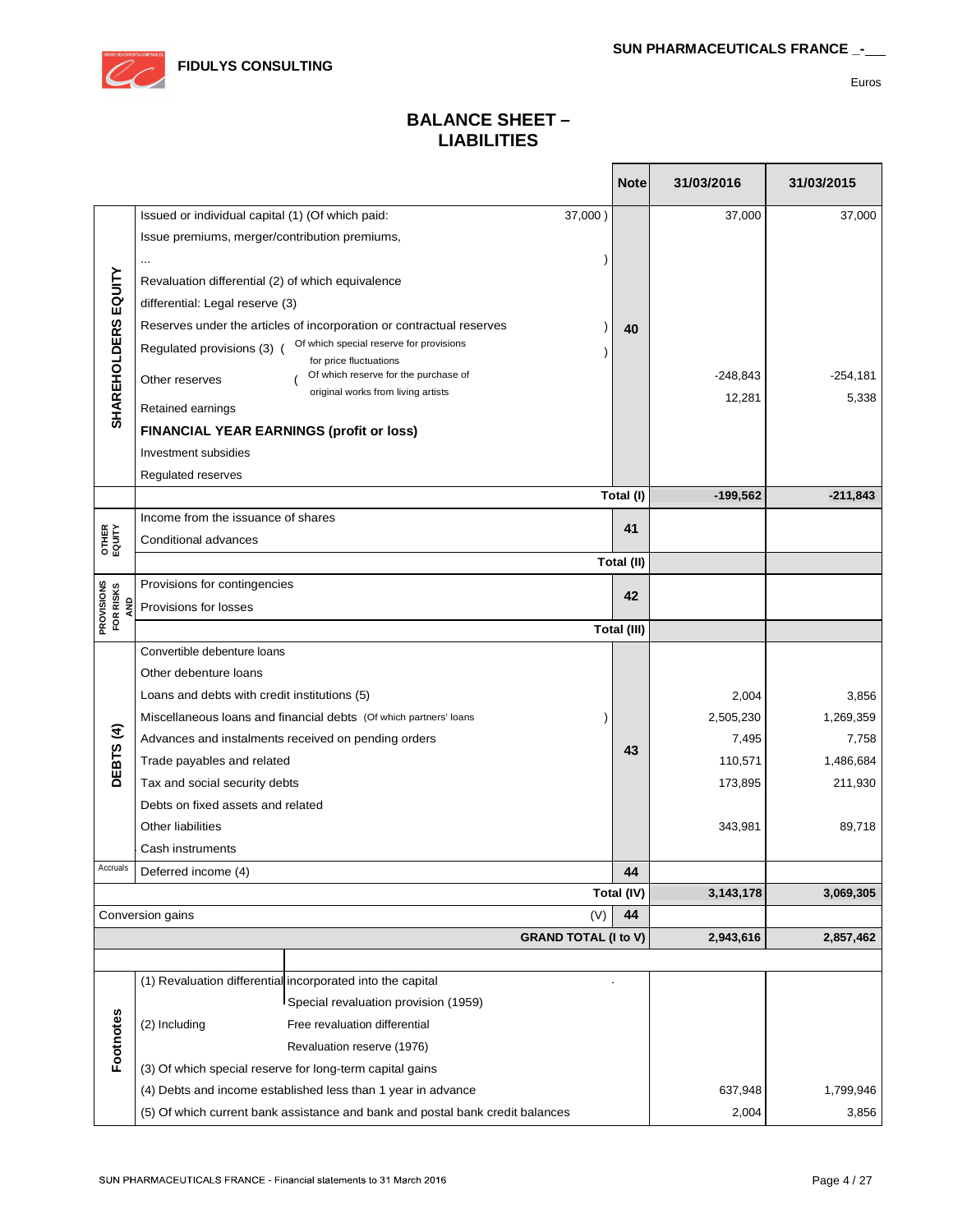

# **INCOME STATEMENT**

 $\mathsf{r}$ 

Т

|                          |                                          |                                                               |                                                                          |                                   | <b>Note</b> | 31/03/2016   | 31/03/2015   |
|--------------------------|------------------------------------------|---------------------------------------------------------------|--------------------------------------------------------------------------|-----------------------------------|-------------|--------------|--------------|
|                          | Number of months in the period           |                                                               |                                                                          |                                   |             | 12           | 12           |
|                          | 1 - France<br>2 - Exports                |                                                               |                                                                          |                                   |             | <b>Total</b> | <b>Total</b> |
|                          | Goods sold                               |                                                               | 2,342,298                                                                | 24,743                            |             | 2,367,041    | 5,465,502    |
|                          | Production                               | goods                                                         |                                                                          |                                   |             |              |              |
|                          | sold                                     | services                                                      |                                                                          |                                   |             |              |              |
|                          | <b>NET TURNOVER (14)</b>                 |                                                               | 2,342,298                                                                | 24,743                            |             | 2,367,041    | 5,465,502    |
| EARNINGS                 | Production taken to stock                |                                                               |                                                                          |                                   | 50          |              |              |
|                          | Capitalised production                   |                                                               |                                                                          |                                   |             |              |              |
|                          | Operating subsidies                      |                                                               |                                                                          |                                   |             |              |              |
|                          |                                          |                                                               | Reversals on depreciations and provisions, expense transfers (9)         |                                   |             | 49,081       | 80,359       |
| <b>OPERATING</b>         | Other income (1) (11)                    |                                                               |                                                                          |                                   |             | 390          | 1,381        |
|                          |                                          |                                                               |                                                                          | Total operating income (2) (I)    |             | 2,416,512    | 5,547,242    |
|                          |                                          | Purchases of goods (including customs duties)                 |                                                                          |                                   |             | 480,279      | 3,543,836    |
|                          | Stock variations (goods)                 |                                                               |                                                                          |                                   |             | 752,324      | 778,666      |
|                          |                                          |                                                               | Purchases of raw materials and other supplies (including customs duties) |                                   |             | 127,896      | 164,041      |
|                          |                                          | Variations in stocks (raw materials and provisions)           |                                                                          |                                   |             |              |              |
|                          |                                          | Other outside purchases and expenses (3) (6 bis)              |                                                                          |                                   |             | 456,481      | 465,498      |
|                          | Taxes, duties and similar payments       |                                                               |                                                                          | 11,448                            | 59,159      |              |              |
|                          | Salaries and wages                       |                                                               |                                                                          |                                   |             | 295,366      | 288,260      |
|                          | Social security contributions (10)       |                                                               |                                                                          |                                   |             | 141,098      | 137,113      |
|                          | Depreciation charges on fixed assets     |                                                               |                                                                          |                                   |             | 20,775       | 21,173       |
| OPERATING EXPENSES       | Depreciation allowances on fixed assets  |                                                               |                                                                          |                                   |             |              |              |
|                          |                                          | Depreciation allowances on current assets                     |                                                                          | 63,357                            | 6,326       |              |              |
|                          | Provision allocations                    |                                                               |                                                                          |                                   |             |              |              |
|                          | Other expenses (12)                      |                                                               |                                                                          |                                   |             | 1,311        | 25           |
|                          |                                          |                                                               |                                                                          | Total operating expenses (4) (II) |             | 2,350,336    | 5,464,098    |
|                          | 1 - OPERATING RESULTS (I-II)             |                                                               |                                                                          |                                   |             | 66,176       | 83,144       |
| <b>JOINT</b><br>VENTURES | Gains appropriated or losses transferred |                                                               |                                                                          | (III)                             | 52          |              |              |
|                          | Losses sustained or gains transferred    |                                                               |                                                                          | (IV)                              |             |              |              |
|                          |                                          | Financial revenue from equity interests (5)                   |                                                                          |                                   |             |              |              |
|                          |                                          | Revenue from other securities and fixed asset receivables (5) |                                                                          |                                   |             |              |              |
| <b>NANCIAL</b>           | Other interest and similar income (5)    |                                                               | 53                                                                       | 615                               | 1,399       |              |              |
|                          |                                          |                                                               | Reversals on provisions and depreciations and expense transfers          |                                   |             |              |              |
| <b>FINANC</b><br>INCOME  | Translation gains                        |                                                               |                                                                          |                                   |             |              |              |
|                          |                                          | Net proceeds on sale of investment securities                 |                                                                          |                                   |             |              |              |
|                          |                                          |                                                               |                                                                          | 615                               | 1,399       |              |              |
|                          |                                          | Allocations for amortisation and other provisions             |                                                                          |                                   |             |              |              |
| FINANCIAL                | Interest and similar expenses (6)        |                                                               |                                                                          |                                   | 54          | 35,880       | 10,989       |
|                          | <b>Translation losses</b>                |                                                               |                                                                          |                                   |             |              |              |
| <b>EXPENSES</b>          |                                          | Net expenses on sales of investment securities                |                                                                          | Total financial expenses (IV)     |             |              |              |
|                          |                                          |                                                               |                                                                          | 35,880                            | 10,989      |              |              |
|                          | 2 - FINANCIAL RESULTS (V - VI)           |                                                               |                                                                          |                                   |             | $-35,265$    | $-9,590$     |
|                          |                                          | 3 - RECURRING PRE-TAX PROFIT (I-II+III-IV+V-VI)               |                                                                          |                                   |             | 30,911       | 73,554       |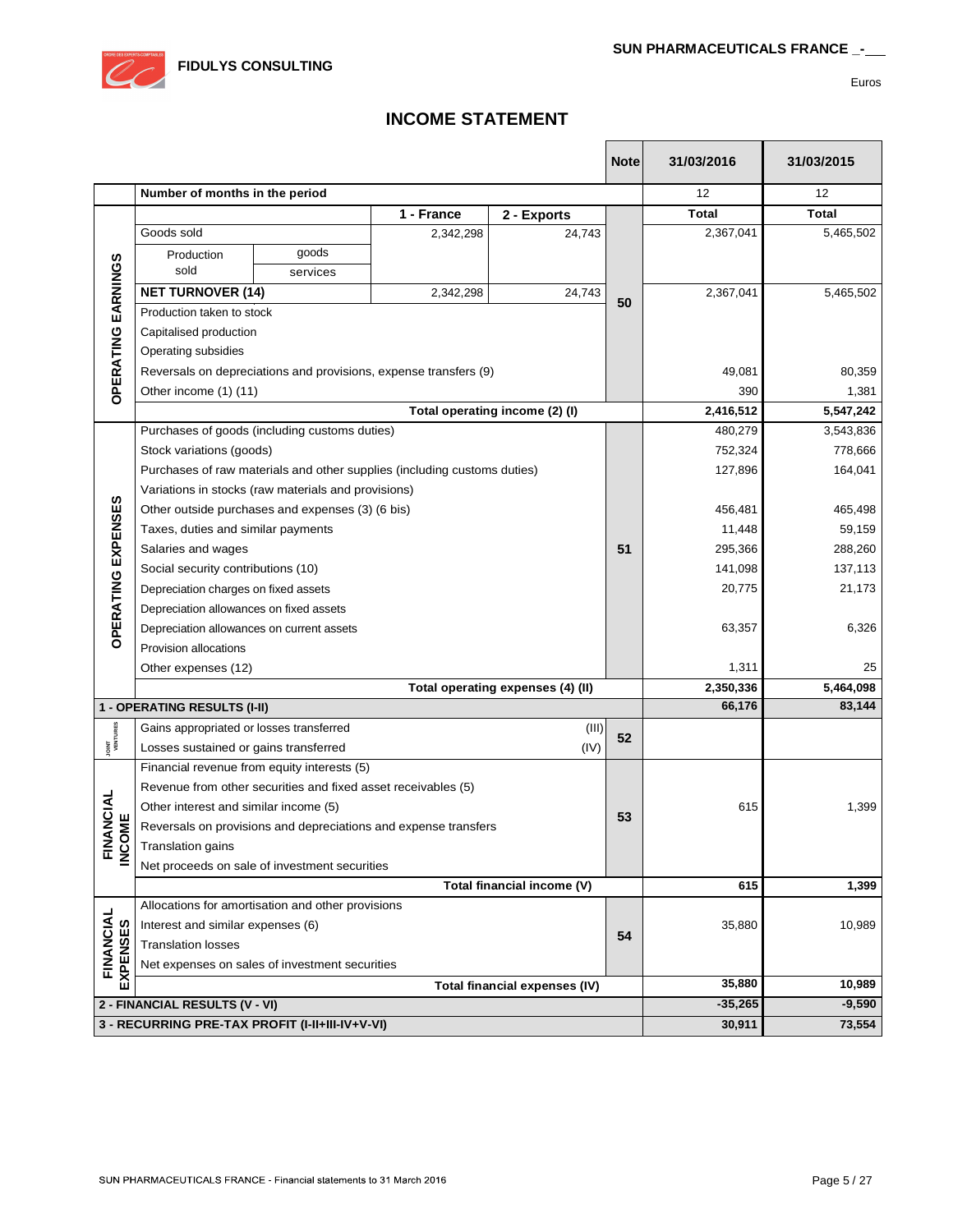

# **INCOME STATEMENT**

|                          |                                                                 | <b>Note</b> | 31/03/2016 | 31/03/2015 |
|--------------------------|-----------------------------------------------------------------|-------------|------------|------------|
|                          | Extraordinary income on management operations                   |             | 9,118      |            |
|                          | Extraordinary income on capital operations                      | 55          |            |            |
| EXTRAORDIN<br>ARY INCOME | Reversals on provisions and depreciations and expense transfers |             |            |            |
|                          | Total extraordinary income (VII)                                |             | 9,118      |            |
|                          | Extraordinary expenses on management operations (6 bis)         |             | 27,748     | 68,217     |
|                          | Extraordinary expenses on capital operations                    | 56          |            |            |
| EXTRAORDINA<br>EXPENSES  | Extraordinary allowances for depreciation and provisions        |             |            |            |
| ⋩                        | Total extraordinary expenses (VIII)                             |             | 27,748     | 68,217     |
|                          | 4 - EXTRAORDINARY PROFIT OR LOSS (VII - VIII)                   |             | $-18,630$  | $-68,217$  |
|                          | Employee profit-sharing (IX)                                    | 57          |            |            |
|                          | Corporation tax (X)                                             | 58          |            |            |
|                          | <b>TOTAL REVENUES (I+III+V+VII)</b>                             |             |            | 5,548,641  |
|                          | TOTAL CHARGES (II+IV+VI+VIII+IX+X)                              |             |            | 5,543,304  |
|                          | 5 - PROFIT OR LOSS (total income - total expenses) (15)         |             | 12,281     | 5,338      |

|           | (1)               |                     | Of which partial net income on long-term operations                              |              |              |
|-----------|-------------------|---------------------|----------------------------------------------------------------------------------|--------------|--------------|
|           |                   | Of which            | - Proceeds from real estate leasing                                              |              |              |
|           | (2)               |                     | - Operating earnings relating to prior years                                     |              |              |
|           |                   | Of which            | - Leasing of movable property                                                    |              |              |
|           | (3)               |                     | - Real estate lease                                                              |              |              |
|           | (4)               |                     | Of which operating costs relating to prior years                                 |              |              |
|           | (5)               |                     | Of which income concerning associated companies                                  |              |              |
|           | (6)               |                     | Of which interest concerning associated companies                                |              |              |
|           | $(6 \text{ bis})$ |                     | Of which grants to gen. int. organisations (art. 238 bis of the French Tax Code) |              |              |
| Footnotes | (9)               |                     | Of which charge transfers                                                        | 40,357       | 64,636       |
|           | (10)              |                     | Of which operator personal contributions (13)                                    |              |              |
|           | (11)              |                     | Of which licensing fees for patent concessions and licences (revenues)           |              |              |
|           | (12)              |                     | Of which licensing fees for patent concessions and licences (expenses)           |              |              |
|           | (13)              |                     | Of which premiums and personal supplementary personal contributions              |              |              |
|           | (14)              | optional mandatory: |                                                                                  |              |              |
|           | (15)              |                     | Turnover in euros and centimes                                                   | 2,367,041.36 | 5,465,502.18 |
|           |                   |                     | Earnings in euros and centimes                                                   | 12,281.24    | 5,337.89     |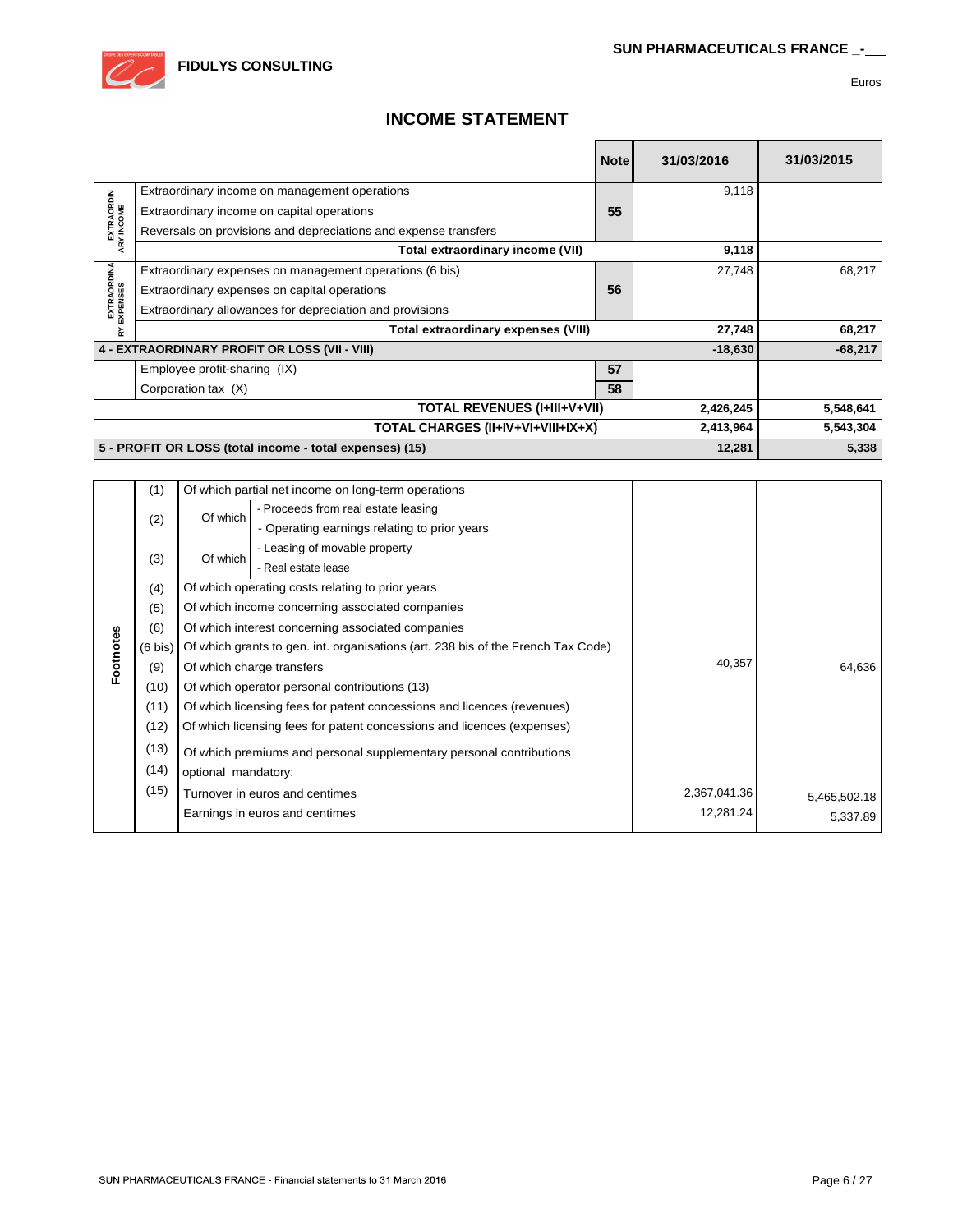

# **Appendix**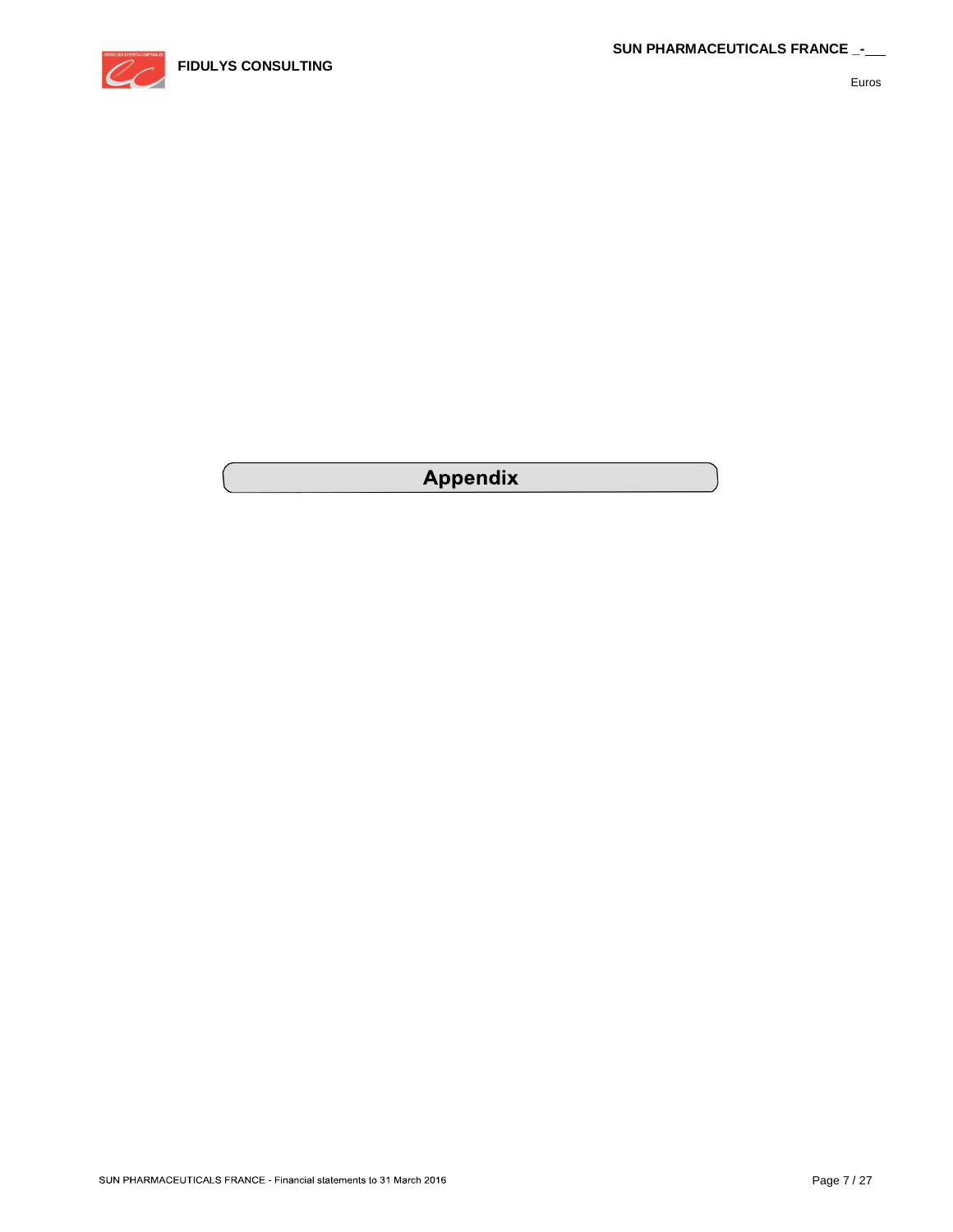

## **Note 10 - Characteristic events**

#### **A bit of history:**

On 31 March 2013, a debt write-off with return to better fortunes clause was implemented between SUN PHARMACEUTICALS France and its parent, the ALKALOIDA company, in the amount of €1,611,881.67. This exceptional income, recorded in the subsidiary's financial statements, corresponds with the write-off of all current account advances (including interest) provided by the parent company to its subsidiary, since the establishment of SUN PHARMACEUTICALS France.

On 31 March 2014, the application of the Return to better fortunes clause (French acronym: RMF) in the amount of 75% of the earnings +/- variation of the depreciation allowances and for provisions, resulted in the recognition of a non-recurring expense of €173,731.

On 31 March 2015, the application of the Return to better fortunes clause (French acronym: RMF) in the amount of 70% of the earnings +/- variation of the depreciation allowances and for provisions, resulted in the recognition of a non-recurring expense of €60,000.

On 31 March 2016, the clause was not applied and the balance of the debt write-off still to be reimbursed is equal to €1,378,150.67.

### **Note 20 - Accounting principles, rules and methods**

#### **Generalities on the accounting rules**

The annual financial statements have been prepared and presented in compliance with the applicable rules. The general conventions were applied in compliance with the conservatism principle, permanence of the methods, independence of the financial years and continuity of operations.

The elements included in the accounting were valued using the method known as historical costs.

The securities held by the company were booked on the basis of the acquisition cost. At the time of the inventory, if their assessment value is less than the acquisition cost, an impairment is recorded.

Inventories and work in progress are valued according to their acquisition cost (goods acquired for valuable consideration) or according to their production cost (goods produced).

The additional information on the balance sheet, income statement and relating to the company's commitments, as well as the miscellaneous information, are presented in the appended notes.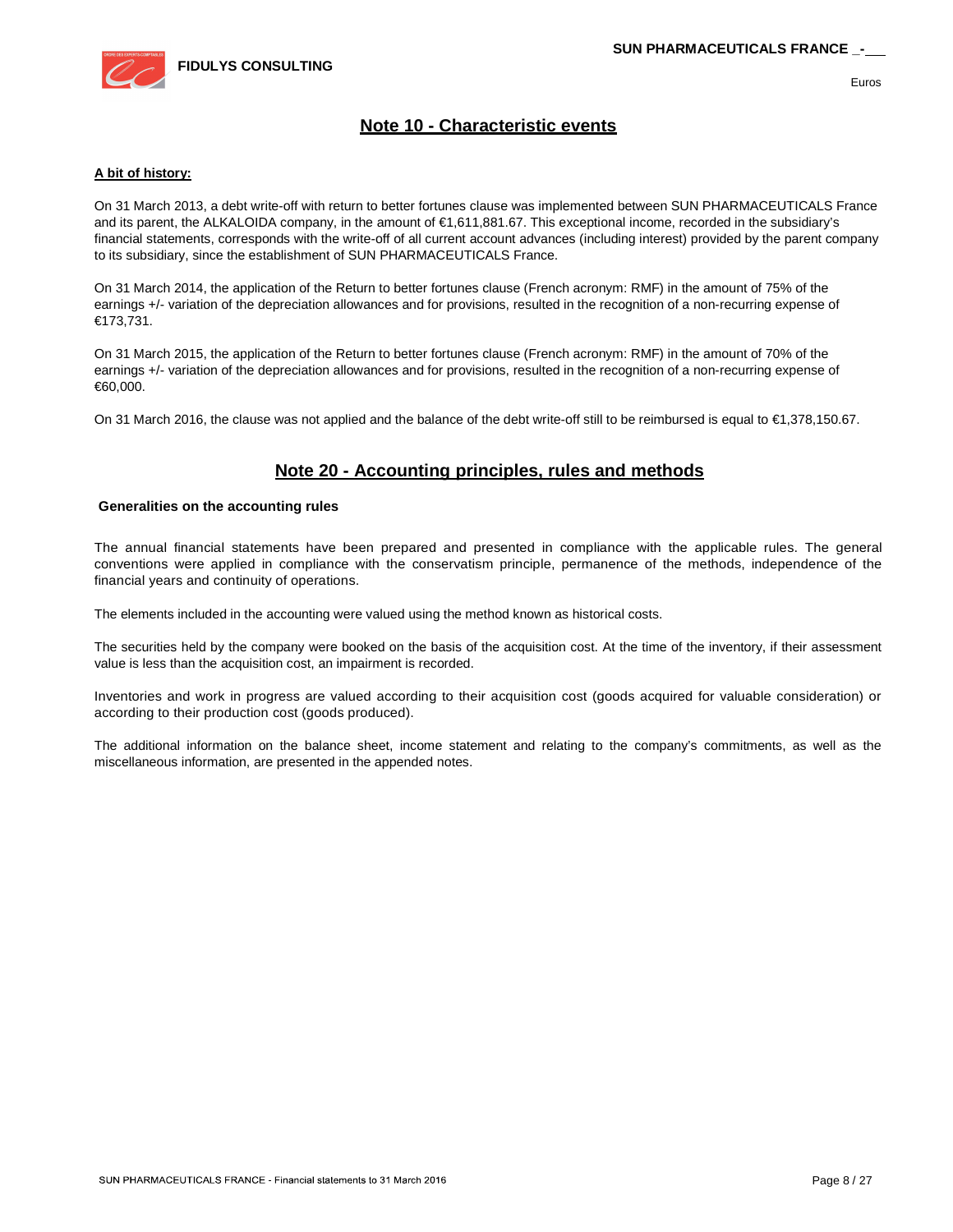

# **Note 31 - Fixed assets**

#### **Movements of gross fixed assets**

|                                                            |                                                     | <b>Financial year transactions</b> |                                                   |                                                     |
|------------------------------------------------------------|-----------------------------------------------------|------------------------------------|---------------------------------------------------|-----------------------------------------------------|
| Designation                                                | <b>Gross values</b><br>at financial<br>year opening | <b>Acquisitions</b>                | <b>Assignme</b><br><b>nts</b><br><b>Transfers</b> | <b>Gross values</b><br>at financial<br>year closing |
| Intangible fixed assets                                    |                                                     |                                    |                                                   |                                                     |
| - Set-up expenses, research and development expenses       |                                                     |                                    |                                                   |                                                     |
| - Goodwill                                                 |                                                     |                                    |                                                   |                                                     |
| - Site and Internet tools                                  |                                                     |                                    |                                                   |                                                     |
| - Other intangible fixed asset items                       | 559                                                 | 3,410                              |                                                   | 3,969                                               |
| <b>Total</b>                                               | 559                                                 | 3,410                              |                                                   | 3,969                                               |
| Tangible fixed assets                                      |                                                     |                                    |                                                   |                                                     |
| - Land                                                     |                                                     |                                    |                                                   |                                                     |
| - Structures<br>. on own land                              |                                                     |                                    |                                                   |                                                     |
| . on others' land                                          |                                                     |                                    |                                                   |                                                     |
| . improvement fittings installations                       |                                                     |                                    |                                                   |                                                     |
| - Technical facilities, equipment and industrial machinery |                                                     |                                    |                                                   |                                                     |
| - Other tangible fixed assets                              |                                                     |                                    |                                                   |                                                     |
| . instal, fittings, miscellaneous improvements             | 2,156                                               |                                    |                                                   | 2,156                                               |
| . transport equipment                                      | 92,732                                              |                                    |                                                   | 92,732                                              |
| . office equipment                                         | 30,581                                              |                                    |                                                   | 30,581                                              |
| . recoverable packaging, miscellaneous                     |                                                     |                                    |                                                   |                                                     |
| - Fixed assets in progress                                 |                                                     |                                    |                                                   |                                                     |
| - Advances and instalments                                 |                                                     |                                    |                                                   |                                                     |
| <b>Total</b>                                               | 125,469                                             |                                    |                                                   | 125,469                                             |
| Long-term investments                                      |                                                     |                                    |                                                   |                                                     |
| - Investments accounted for using the equity method        |                                                     |                                    |                                                   |                                                     |
| - Other investments                                        |                                                     |                                    |                                                   |                                                     |
| - Other long-term securities                               |                                                     |                                    |                                                   |                                                     |
| - Loans and other financial assets                         | 10,800                                              |                                    |                                                   | 10,800                                              |
| Total                                                      | 10,800                                              |                                    |                                                   | 10,800                                              |
| <b>Grand total</b>                                         | 136,828                                             | 3,410                              |                                                   | 140,238                                             |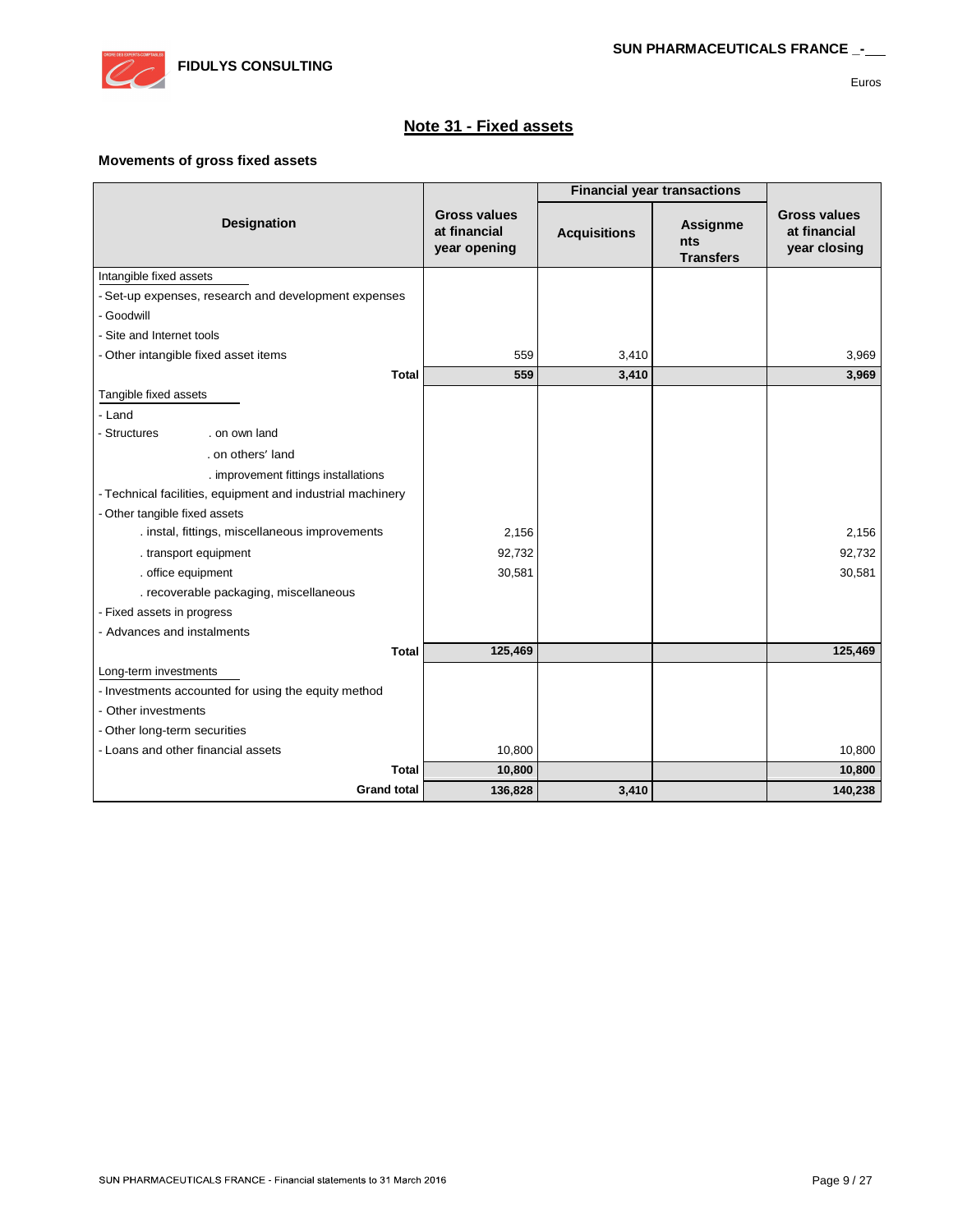

#### **Movements of depreciations**

|                                                            |                                       | <b>Financial year transactions</b> |                  |                             |
|------------------------------------------------------------|---------------------------------------|------------------------------------|------------------|-----------------------------|
| Depreciable fixed assets                                   | <b>Depreciations at</b><br>year start | <b>Allocations</b>                 | <b>Decreases</b> | Depreciation at<br>year end |
| Intangible fixed assets                                    |                                       |                                    |                  |                             |
| - Set-up expenses, research and development expenses       |                                       |                                    |                  |                             |
| - Goodwill                                                 |                                       |                                    |                  |                             |
| - Site and Internet tools                                  |                                       |                                    |                  |                             |
| - Other intangible fixed asset items                       | 559                                   | 1,059                              |                  | 1,618                       |
| <b>Total</b>                                               | 559                                   | 1,059                              |                  | 1,618                       |
| Tangible fixed assets                                      |                                       |                                    |                  |                             |
| - Land                                                     |                                       |                                    |                  |                             |
| . On own land<br>- Structures                              |                                       |                                    |                  |                             |
| . On others' land                                          |                                       |                                    |                  |                             |
| . Improvement fittings installations                       |                                       |                                    |                  |                             |
| - Technical facilities, equipment and industrial machinery |                                       |                                    |                  |                             |
| - Other tangible fixed assets                              |                                       |                                    |                  |                             |
| . Instal, fittings, miscellaneous improvements             | 2,062                                 | 95                                 |                  | 2,156                       |
| . Transport equipment                                      | 53,136                                | 18,546                             |                  | 71,682                      |
| . Office equipment                                         | 29,428                                | 1,075                              |                  | 30,503                      |
| . Recoverable packaging, miscellaneous                     |                                       |                                    |                  |                             |
| <b>Total</b>                                               | 84,626                                | 19,716                             |                  | 104,341                     |
| <b>Grand total</b>                                         | 85,185                                | 20,775                             |                  | 105,959                     |

#### **Movements of intangible fixed assets**

| Designation                           | <b>Gross fixed</b><br>assets |           | <b>Depreciation</b>      | <b>Net fixed assets</b> |
|---------------------------------------|------------------------------|-----------|--------------------------|-------------------------|
| Financial year opening                |                              | $559 +$   | $559 +$                  |                         |
| Financial year revaluation            |                              |           |                          |                         |
| Investments during the financial year | $\overline{ }$               | 3,410     |                          | 3,410                   |
| Financial year allowance              |                              |           | 1.059<br>$\overline{1}$  | 1,059                   |
| Disposals or scrapping                |                              |           | $\overline{\phantom{a}}$ |                         |
| Year-end value                        | $\equiv$                     | $3,969$ = | $1,618$ =                | 2,351                   |

### **Movements of tangible fixed assets**

| Designation                           | <b>Gross fixed</b><br>assets |             | <b>Depreciation</b> | Net fixed assets |
|---------------------------------------|------------------------------|-------------|---------------------|------------------|
| Financial year opening                | $\overline{ }$               | $125,469 +$ | $84,626$ +          | 40,843           |
| Financial year revaluation            | $\overline{ }$               |             |                     |                  |
| Investments during the financial year | $\overline{+}$               |             |                     |                  |
| Financial year allowance              |                              |             | 19,716              | 19,716           |
| Disposals or scrapping                | -                            |             | -                   |                  |
| Year-end value                        | $=$                          | $125,469$ = | $104,342$ =         | 21,127           |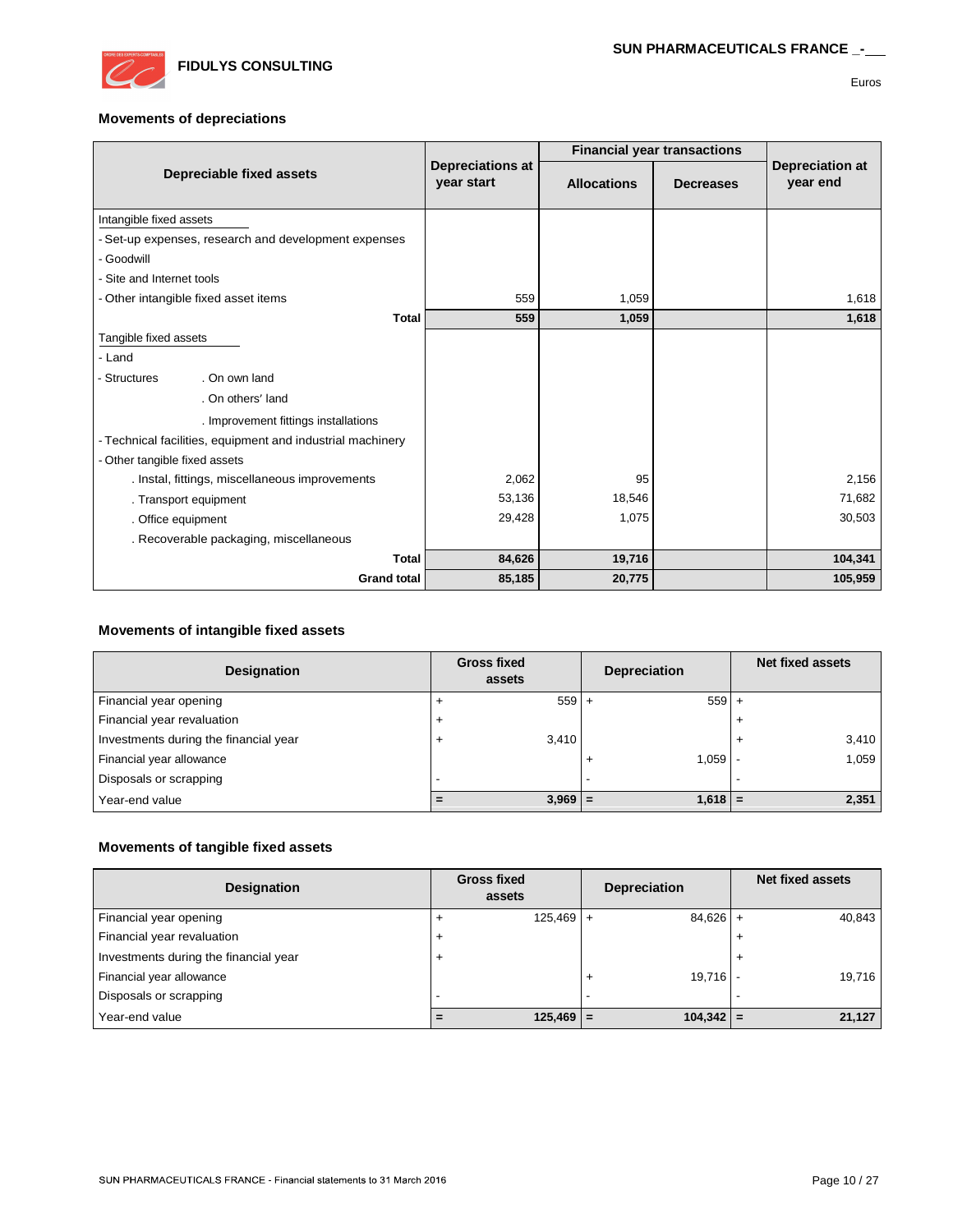

### **Movements of financial fixed assets**

| <b>Designation</b>                                              | Amount         |
|-----------------------------------------------------------------|----------------|
| Value at financial year opening                                 | 10,800         |
| Acquisitions                                                    | $\overline{1}$ |
| Increases resulting from equitization                           | $\ddot{}$      |
| Assignments, scrapping or decreases resulting from equitization |                |
| Year-end value                                                  | 10,800         |

### **Depreciation methods and durations**

| Designation                                    | <b>Methods</b> | <b>Durations</b> |
|------------------------------------------------|----------------|------------------|
| Intangible fixed assets                        |                |                  |
| - Set-up expenses                              |                |                  |
| - Development costs                            |                |                  |
| - Licences, patents and similar rights         |                |                  |
| - Goodwill                                     |                |                  |
| - Other intangible fixed assets                |                |                  |
|                                                |                |                  |
| Tangible fixed assets                          |                |                  |
| - Land                                         |                |                  |
| - Structures                                   |                |                  |
| - Technical installations, equipment and tools |                |                  |
| - Other tangible fixed assets                  | Straight line  | 3, 4 and 5 years |
| . Instal, fittings, miscellaneous improvements |                |                  |
| . Transport equipment                          |                |                  |
| . Office equipment                             |                |                  |
| . Recoverable packaging, miscellaneous         |                |                  |

### **Maturity dates of financial fixed assets**

| <b>Designation</b>     | <b>Amount</b> |
|------------------------|---------------|
| Total financial assets | 10,800        |
| . under 1 a year       |               |
| . more than one year   | 10,800        |

### **Details of financial year acquisitions**

| Designation                          | <b>Fixed asset</b> | Lease | Rental |
|--------------------------------------|--------------------|-------|--------|
| Licences, patents and similar rights |                    |       |        |
| EIC LOGICIEL COMPTABLE               | 2,010              |       |        |
| WANAO CS LICENCE ULTIMATE            | 1,400              |       |        |
| Total                                | 3,410              |       |        |
| <b>Grand total</b>                   | 3,410              |       |        |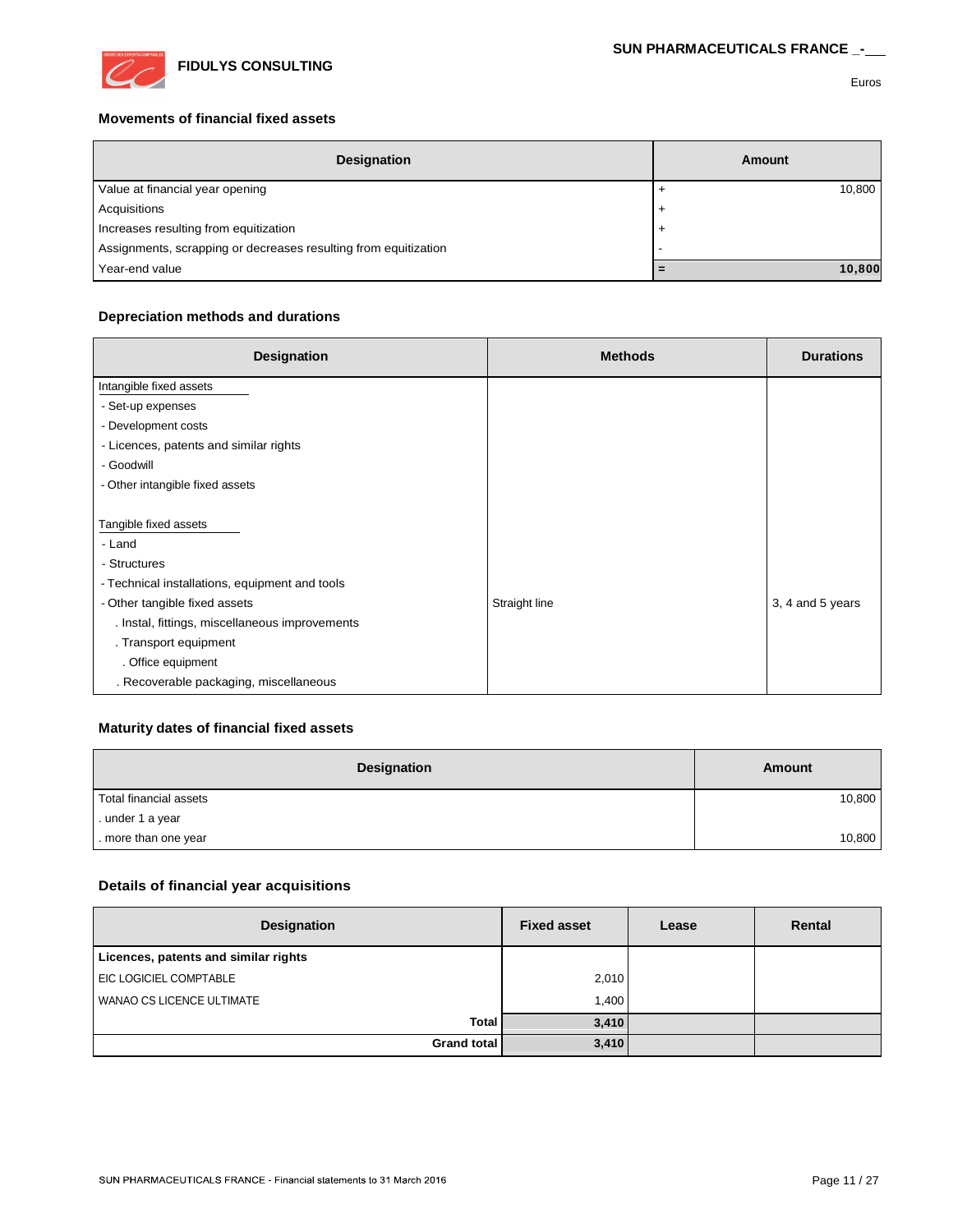

### **Note 32 - Inventories**

### **Inventory valuation method**

| <b>Designation</b> | <b>Valuation method</b> |
|--------------------|-------------------------|
| Merchandise stocks | FIFO (1st in/1st out)   |

### **Note 34 - Receivables**

Receivables are valued at their nominal value.

Where necessary, receivables were amortised by means of a provision in order to take into account likely recovery difficulties.

### **Note 36 - Accrued income and deferred charges**

#### **Details of the deferred expenses**

| <b>Designation</b>       | <b>Period</b> |       | <b>Operation</b> | <b>Financial</b> | <b>Exceptional</b> |
|--------------------------|---------------|-------|------------------|------------------|--------------------|
|                          | from          | to    |                  |                  |                    |
| Transportation insurance | 01/04/2016    |       | 597              |                  |                    |
| Internet costs           | 01/04/2016    |       | 357              |                  |                    |
| Maintenance              | 01/04/2016    |       | 3,669            |                  |                    |
| E-Diatonis rental        | 01/04/2016    |       | 226              |                  |                    |
| Comprehensive insurance  | 01/04/2016    |       | 491              |                  |                    |
| Total                    |               | 5,340 |                  |                  |                    |

### **Note 40 - Shareholders equity**

#### **Composition of the issued capital**

| <b>Designation</b>                             | <b>Shares or units</b> |            |              |  |
|------------------------------------------------|------------------------|------------|--------------|--|
|                                                | <b>Number</b>          | Unit value | <b>Total</b> |  |
| Financial year opening                         | 7,400                  | 5.00       | 37,000       |  |
| Issued during the financial year               |                        |            |              |  |
| Reimbursed during the financial year           |                        |            |              |  |
| At the end of the financial year               | 7.400                  | 5.00       | 37,000       |  |
| Capital increase by capitalisation of reserves |                        |            |              |  |
| Capital reduction by drawing on the reserves   |                        |            |              |  |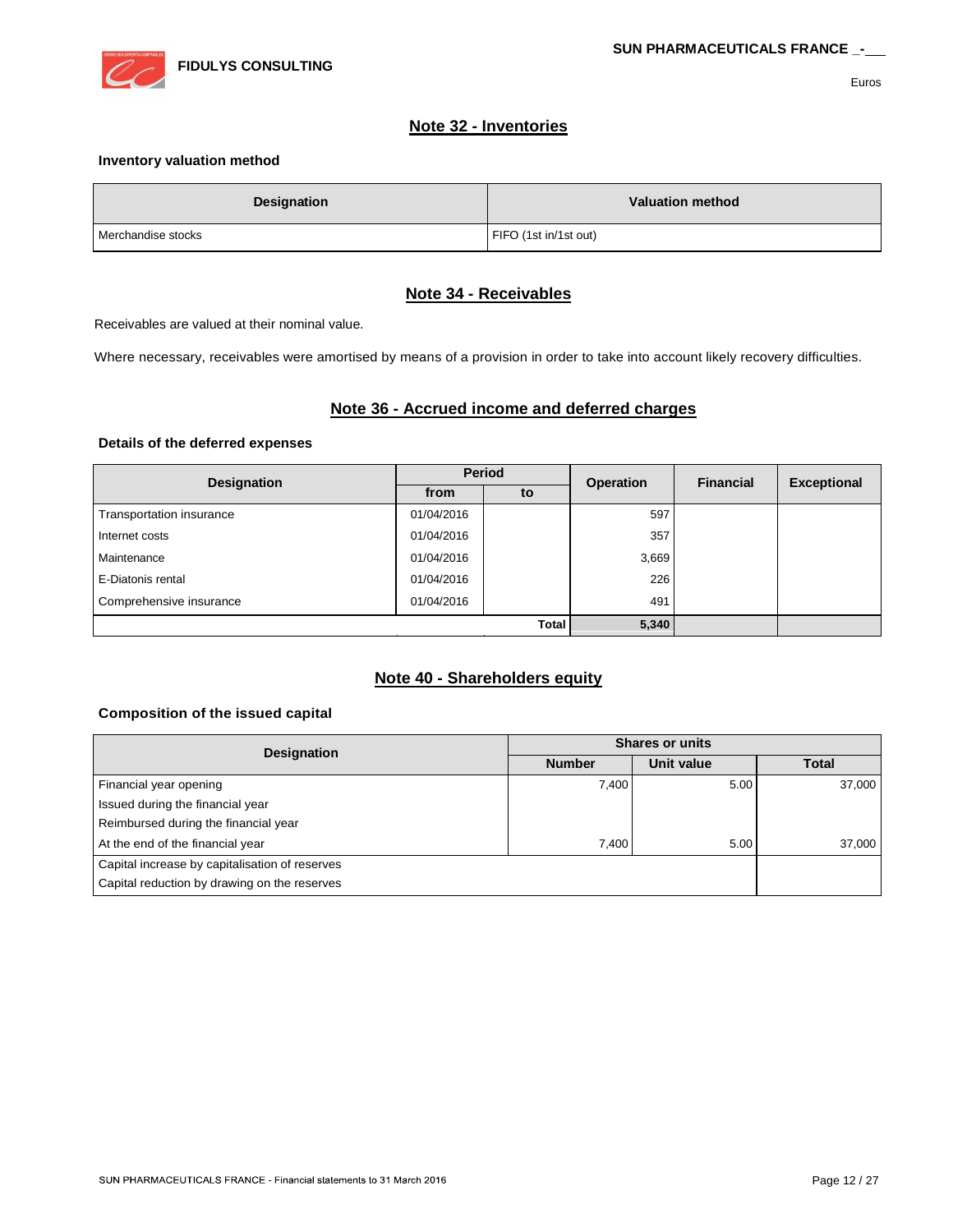

### **Note 43 - Debts**

#### **Maturities of the loans**

| <b>Designation</b>                      | Outstanding | Up to 1 year | Between one<br>year and 5<br>years at most | More than 5<br>years |
|-----------------------------------------|-------------|--------------|--------------------------------------------|----------------------|
| Credit institutions                     | 2,004       | 2,004        |                                            |                      |
| . 1 year maximum at inception           |             |              |                                            |                      |
| . more than 1 year at inception         | 2.004       | 2,004        |                                            |                      |
| Miscellaneous loans and financial debts | 2,505,230   | 0            | 2,505,230                                  |                      |
| <b>Total</b>                            | 2,507,235   | 2,005        | 2,505,230                                  |                      |

# **Note 60 - Other information**

#### **Commitments relating to retirement lump sum payments (I.F.C.)**

These commitments have not been calculated given that they are not significant, based on the age and seniority of the employees.

### **Details of accrued expenses**

| Designation                    | Amount  |
|--------------------------------|---------|
| Suppliers, invoices to be paid | 17,877  |
| Paid holidays to be paid       | 36,787  |
| Social charges on paid         | 17,963  |
| holidays Bonuses to be paid    | 41,419  |
| Social charges on bonuses      | 20,240  |
| TVS to be paid                 | 648     |
| FPC to be paid                 | 527     |
| TA to be paid                  | 422     |
| Property tax to be paid        | 4,764   |
| CVAE to be paid                | 5,960   |
| CFE to be paid                 | 670     |
| Accrued interest               | 2,004   |
| <b>Total</b>                   | 149,281 |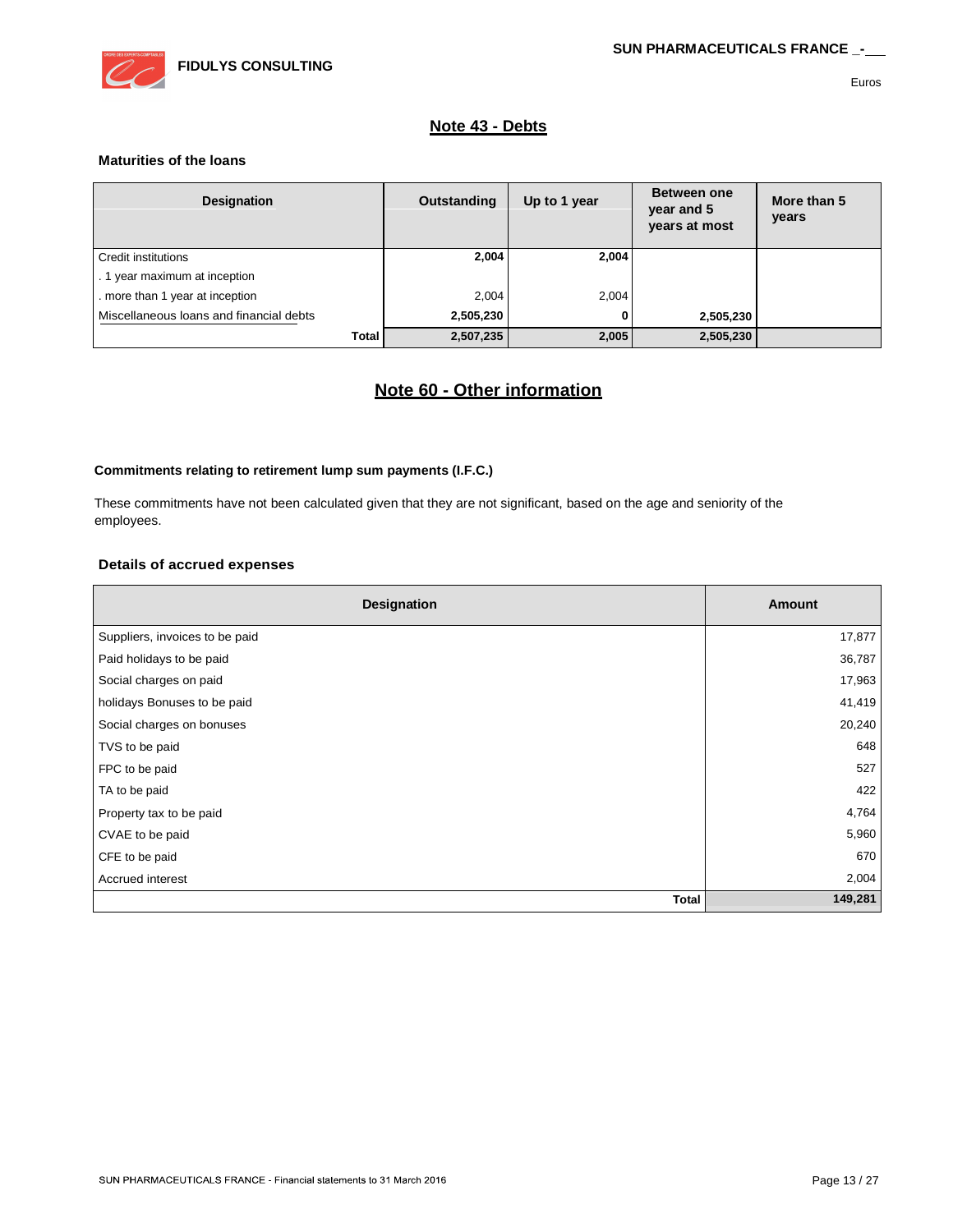

#### **Elements relating to associated companies and equity interests**

|                                                          | Amount relating to associated |                                                              |
|----------------------------------------------------------|-------------------------------|--------------------------------------------------------------|
| Designation                                              | companies                     | with which the<br>company has a<br>participating<br>interest |
| Advances and instalments on fixed                        |                               |                                                              |
| assets Investments                                       |                               |                                                              |
| Receivables from equity interests Loans                  |                               |                                                              |
| Advances and instalments paid on orders (current assets) |                               |                                                              |
| Trade receivables and related accounts                   |                               |                                                              |
| Other receivables                                        | 1,211,060                     |                                                              |
| Capital subscribed and called up, not paid               |                               |                                                              |
|                                                          |                               |                                                              |
| <b>Total assets</b>                                      | 1,211,060                     |                                                              |
| Convertible debenture loans                              |                               |                                                              |
| Other debenture loans                                    |                               |                                                              |
| Loans and debts with credit institutions                 |                               |                                                              |
| Miscellaneous loans and financial debts                  |                               | 2,505,230                                                    |
| Advances and instalments received on pending orders      |                               |                                                              |
| Trade payables and related                               | 54,622                        | 950                                                          |
| Debts on fixed assets and related                        |                               |                                                              |
| Other liabilities                                        |                               |                                                              |
| <b>Total liabilities</b>                                 | 54,622                        | 2,506,180                                                    |
| Equity interest income                                   |                               |                                                              |
| Other financial revenues                                 |                               |                                                              |
| <b>Total proceeds</b>                                    |                               |                                                              |
| Financial expenses                                       |                               | 35,871                                                       |
| <b>Total expenses</b>                                    |                               | 35,871                                                       |

### **Commitments given**

|                                  | Regarding                                    |  |             |                                  |              |
|----------------------------------|----------------------------------------------|--|-------------|----------------------------------|--------------|
| <b>Designation</b>               | <b>Subsidiariel</b><br><b>Directors</b><br>s |  | Investments | Other<br>associated<br>companies | <b>Total</b> |
| - Debt write-off with RMF clause |                                              |  |             | 1,378,151                        | 1,378,151    |
| <b>Total</b>                     |                                              |  |             | 1,378,151                        | 1,378,151    |

Commitments with real securities

#### **Staff**

| Category                    | <b>Salaried staff</b> | <b>Seconded</b><br>personnel |
|-----------------------------|-----------------------|------------------------------|
| Executives                  | c<br>ت                |                              |
| Supervisors and technicians |                       |                              |
| Employees                   |                       |                              |
| Wage earners                |                       |                              |
| <b>Total</b>                |                       |                              |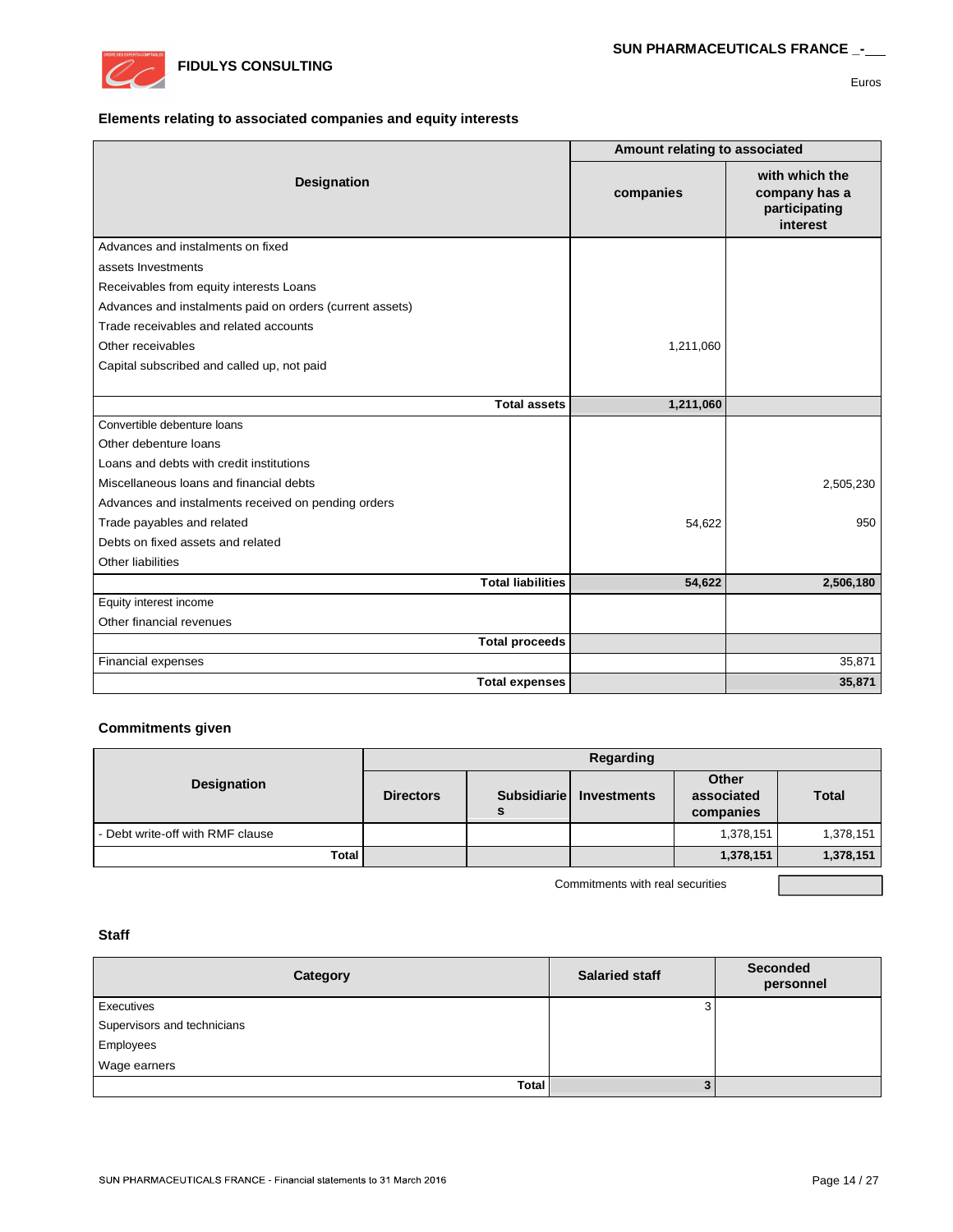

### **Maturity of the receivables**

| <b>Status of receivables</b>                                                    | <b>Gross amount</b> | 1 year at most | More than one<br>year |
|---------------------------------------------------------------------------------|---------------------|----------------|-----------------------|
| Receivables from equity interests Loans                                         |                     |                |                       |
| $(1)$ $(2)$                                                                     |                     |                |                       |
| Other financial assets Doubtful or                                              | 10,800              |                | 10,800                |
| disputed customer accounts                                                      | 74,677              | 74,677         |                       |
| Other trade receivables                                                         | 1,542,739           | 1,542,739      |                       |
| Impairment provision<br>Claims representing securities                          |                     |                |                       |
| established beforehand<br>loaned or provided as collateral                      |                     |                |                       |
| Personnel and related accounts                                                  |                     |                |                       |
| Social security and other social entities                                       | 826                 | 826            |                       |
| Corporation tax                                                                 | 37,657              | 37,657         |                       |
| Value added tax                                                                 |                     |                |                       |
| Other taxes and similar payments                                                |                     |                |                       |
| <b>Miscellaneous</b>                                                            |                     |                |                       |
| Group and affiliates (2)                                                        | 25,555              | 25,555         |                       |
| Various debtors (including claims relative to securities repurchase operations) | 5,340               | 5,340          |                       |
| Prepaid expenses                                                                |                     |                |                       |
| <b>Totals</b>                                                                   | 1,697,594           | 1,686,794      | 10,800                |
| - Loans given out during the financial year<br>(1) Amounts of the               |                     |                |                       |
| - Reimbursements obtained during the financial year                             |                     |                |                       |
| (2) Loan and advances given to partners (natural persons)                       |                     |                |                       |

### **Maturity of the debts**

|                                                   | <b>Status of debts</b>        | Gross amount | 1 year at most                                                      | <b>Between one</b><br>year and 5<br>years at<br>most | More than 5<br>years |
|---------------------------------------------------|-------------------------------|--------------|---------------------------------------------------------------------|------------------------------------------------------|----------------------|
| Convertible bond loans (1) Other                  |                               |              |                                                                     |                                                      |                      |
| debenture loans (1)                               |                               |              |                                                                     |                                                      |                      |
| Loans and debts to                                | lat 1 year max. at inception  |              |                                                                     |                                                      |                      |
| credit institutions (1)                           | more than 1 year at inception | 2,004        | 2,004                                                               |                                                      |                      |
| Miscellaneous loans and financial debts (1) & (2) |                               | 2,505,230    |                                                                     | 2,505,230                                            |                      |
| Trade payables and related                        |                               | 110,571      | 110,571                                                             |                                                      |                      |
| Personnel and related accounts                    |                               | 78,206       | 78,206                                                              |                                                      |                      |
| Social security and other social entities         |                               | 82,698       | 82,698                                                              |                                                      |                      |
| Corporation tax                                   |                               |              |                                                                     |                                                      |                      |
| Value added tax                                   |                               |              |                                                                     |                                                      |                      |
| Guaranteed bonds                                  |                               |              |                                                                     |                                                      |                      |
| Other taxes and similar levies                    |                               | 12,991       | 12,991                                                              |                                                      |                      |
| Debts on fixed assets and related                 |                               |              |                                                                     |                                                      |                      |
| Group and affiliates (2)                          |                               |              |                                                                     |                                                      |                      |
| Other liabilities                                 |                               | 343,981      | 343,981                                                             |                                                      |                      |
| Debts representing borrowed securities            |                               |              |                                                                     |                                                      |                      |
| Deferred income                                   |                               |              |                                                                     |                                                      |                      |
|                                                   | <b>Total</b>                  | 3,135,681    | 630,451                                                             | 2,505,230                                            |                      |
| (1) Loans taken out during the financial year     |                               |              | (2) Amount of the various                                           |                                                      |                      |
| Loans paid back during the financial year         |                               |              | borrowings from and debts<br>incurred to natural person<br>partners |                                                      |                      |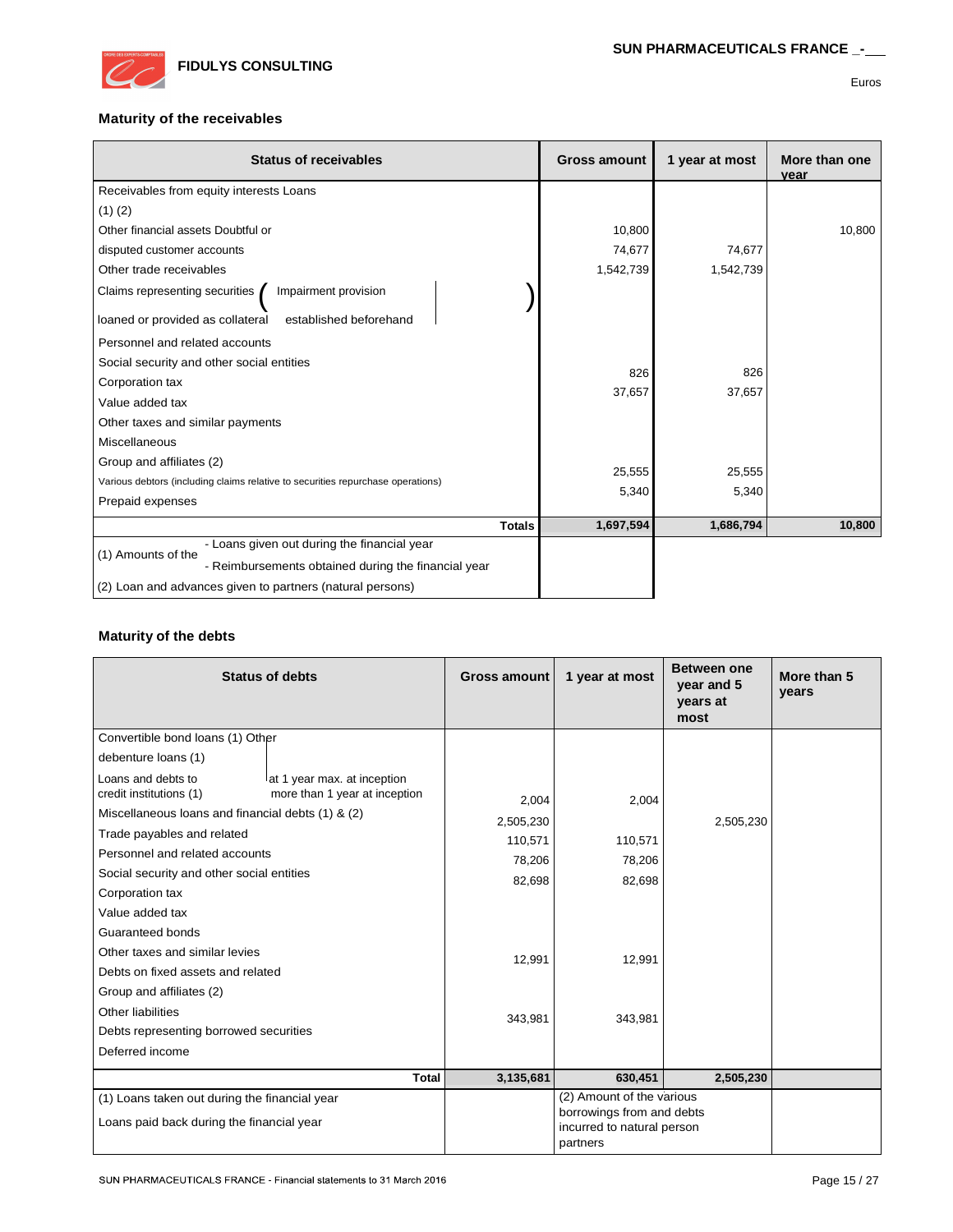

#### **Provisions and depreciation**

| <b>Nature of provisions</b>                                                                                                                                          |                                                              | <b>Amount at</b><br>the start of<br>the<br>financial<br>year | Increases:<br>Allowances this<br>year | Decreases:<br><b>Reversals this</b><br>year | Amount at end<br>of financial<br>year |        |
|----------------------------------------------------------------------------------------------------------------------------------------------------------------------|--------------------------------------------------------------|--------------------------------------------------------------|---------------------------------------|---------------------------------------------|---------------------------------------|--------|
| <b>REGULATED PROVISIONS</b>                                                                                                                                          |                                                              |                                                              |                                       |                                             |                                       |        |
|                                                                                                                                                                      | Provisions for refurbishment of mining and oil deposits      |                                                              |                                       |                                             |                                       |        |
|                                                                                                                                                                      | Provisions for investment (art. 237 bis A-II)                |                                                              |                                       |                                             |                                       |        |
| Provisions for price increases                                                                                                                                       |                                                              |                                                              |                                       |                                             |                                       |        |
| Special depreciation                                                                                                                                                 |                                                              |                                                              |                                       |                                             |                                       |        |
| Including exceptional allowances 30%                                                                                                                                 |                                                              |                                                              |                                       |                                             |                                       |        |
|                                                                                                                                                                      | Provisions for start-up loans (Tax Code art. 39 quinquies H) |                                                              |                                       |                                             |                                       |        |
| Other regulated provisions                                                                                                                                           |                                                              |                                                              |                                       |                                             |                                       |        |
|                                                                                                                                                                      |                                                              | Total (I)                                                    |                                       |                                             |                                       |        |
|                                                                                                                                                                      | <b>PROVISIONS FOR RISKS AND EXPENSES</b>                     |                                                              |                                       |                                             |                                       |        |
| Provisions for litigation                                                                                                                                            |                                                              |                                                              |                                       |                                             |                                       |        |
| Provisions for guarantees to clients                                                                                                                                 |                                                              |                                                              |                                       |                                             |                                       |        |
| Provisions for losses on futures markets                                                                                                                             |                                                              |                                                              |                                       |                                             |                                       |        |
| Provisions for fines and penalties                                                                                                                                   |                                                              |                                                              |                                       |                                             |                                       |        |
| Provisions for exchange losses                                                                                                                                       |                                                              |                                                              |                                       |                                             |                                       |        |
|                                                                                                                                                                      | Provisions for pensions and similar obligations              |                                                              |                                       |                                             |                                       |        |
| Provisions for taxes                                                                                                                                                 |                                                              |                                                              |                                       |                                             |                                       |        |
| Provisions for renewal of fixed assets                                                                                                                               |                                                              |                                                              |                                       |                                             |                                       |        |
| Provisions for major repairs                                                                                                                                         |                                                              |                                                              |                                       |                                             |                                       |        |
|                                                                                                                                                                      | Provisions for social and taxation charges on paid holidays  |                                                              |                                       |                                             |                                       |        |
|                                                                                                                                                                      | Other provisions for contingencies and losses                |                                                              |                                       |                                             |                                       |        |
|                                                                                                                                                                      |                                                              | Total (II)                                                   |                                       |                                             |                                       |        |
| <b>DEPRECIATIONS</b>                                                                                                                                                 |                                                              |                                                              |                                       |                                             |                                       |        |
|                                                                                                                                                                      | - intangible                                                 |                                                              |                                       |                                             |                                       |        |
| On fixed                                                                                                                                                             | - tangible                                                   |                                                              |                                       |                                             |                                       |        |
| assets                                                                                                                                                               | - equitized securities<br>- equity securities                |                                                              |                                       |                                             |                                       |        |
|                                                                                                                                                                      |                                                              |                                                              |                                       |                                             |                                       |        |
|                                                                                                                                                                      | - Other financial assets                                     |                                                              |                                       |                                             |                                       |        |
| On stocks and work in progress                                                                                                                                       |                                                              |                                                              | 6,302                                 | 27,264                                      | 6,302                                 | 27,264 |
| On receivables                                                                                                                                                       |                                                              |                                                              | 2,447                                 | 36,093                                      | 2,423                                 | 36,118 |
| Other depreciations                                                                                                                                                  |                                                              |                                                              |                                       |                                             |                                       |        |
|                                                                                                                                                                      |                                                              | Total (III)                                                  | 8,749                                 | 63,357                                      | 8,725                                 | 63,382 |
| Total $(I + II + III)$                                                                                                                                               |                                                              | 8,749                                                        | 63,357                                | 8,725                                       | 63,382                                |        |
| - operational<br>of which allocations and reversals<br>- financial<br>- exceptional                                                                                  |                                                              |                                                              | 63,357                                | 8,724                                       |                                       |        |
|                                                                                                                                                                      |                                                              |                                                              |                                       |                                             |                                       |        |
|                                                                                                                                                                      |                                                              |                                                              |                                       |                                             |                                       |        |
| Equitized securities: amount of depreciation at the end of the financial year calculated pursuant to the rules set forth in article 39-1-5 of the French tax<br>code |                                                              |                                                              |                                       |                                             |                                       |        |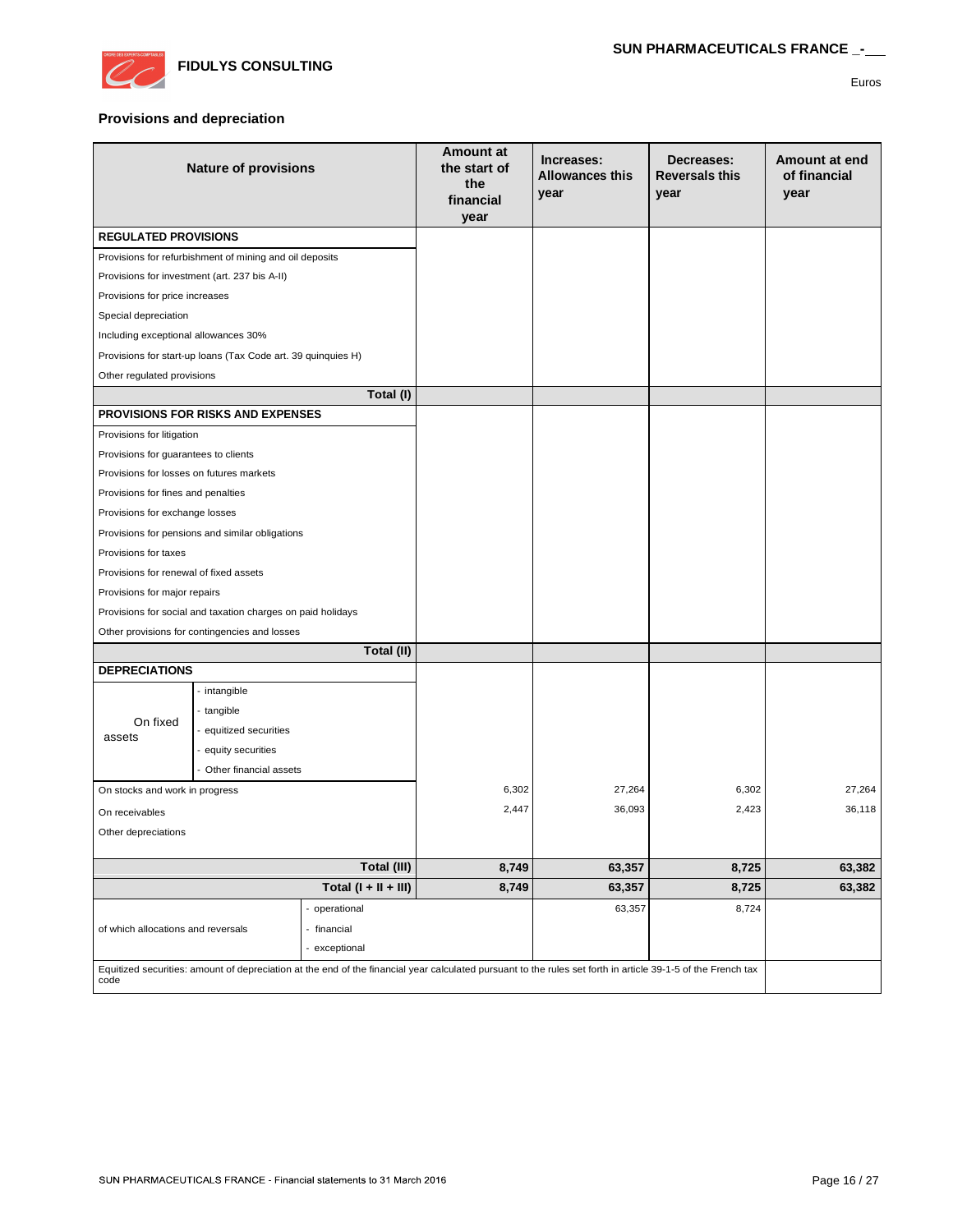

# **Details of the accounts**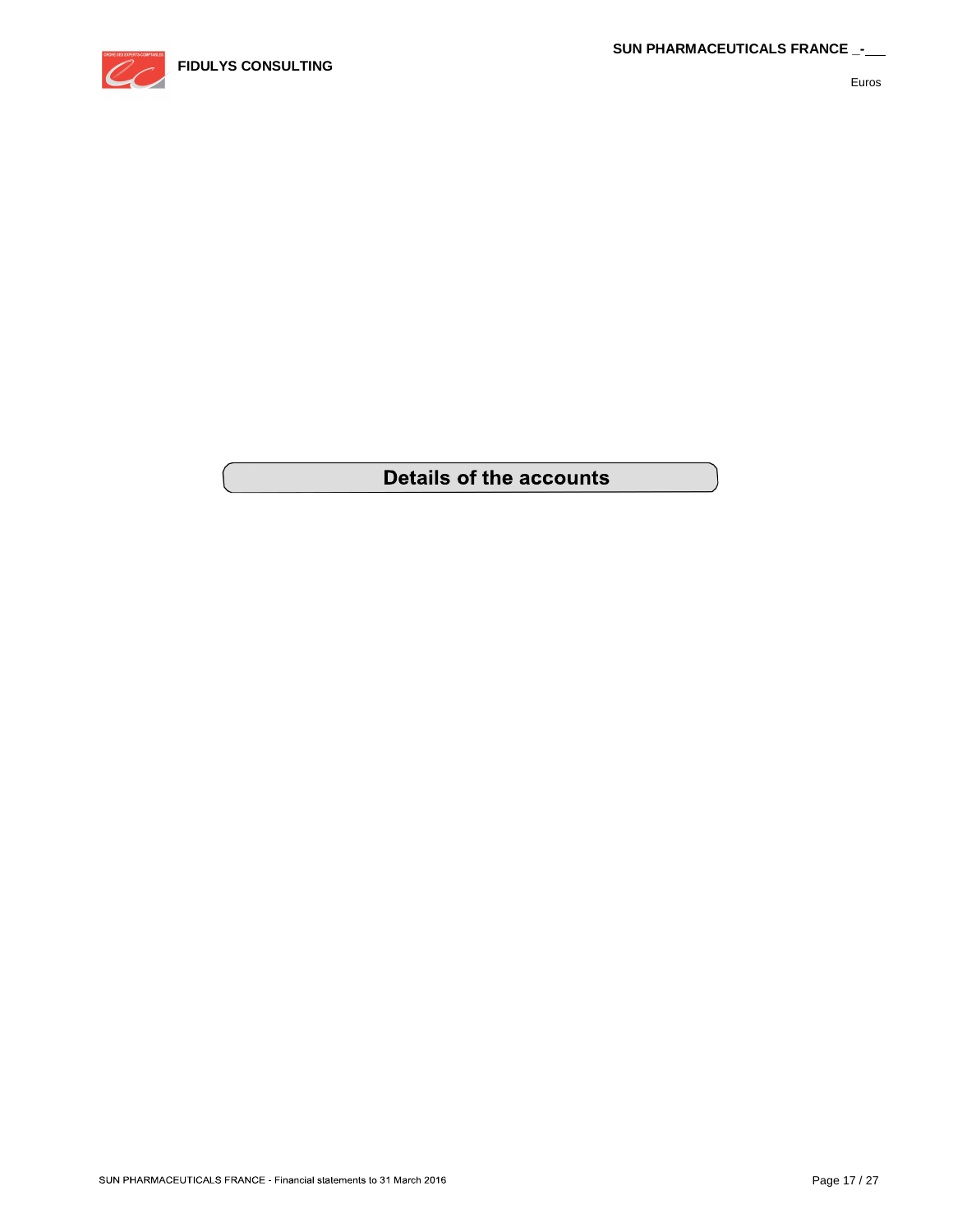

## **Note 31 - Fixed assets**

| Designation                                 | 31/03/2016 | 31/03/2015 |
|---------------------------------------------|------------|------------|
| <b>LICENCES, PATENTS AND SIMILAR RIGHTS</b> |            |            |
| Licences, patents, licences                 | 3,969      | 559        |
| Amort concession & similar rights           | $-1,618$   | $-559$     |
| Total                                       | 2,351      |            |
| <b>OTHER TANGIBLE FIXED ASSETS</b>          |            |            |
| Inst., misc. fixtures, facilities           | 2,156      | 2,156      |
| Transport equipment                         | 92,732     | 92,732     |
| Office and computer equipment               | 30,581     | 30,581     |
| Amort misc fittings improv                  | $-2,156$   | $-2,062$   |
| Amort transport equip                       | $-71,682$  | $-53,136$  |
| Amort office hardware                       | $-30,503$  | $-29,428$  |
| <b>Total</b>                                | 21,127     | 40,843     |
| <b>OTHER FINANCIAL INVESTMENTS</b>          |            |            |
| Deposits and surety bonds                   | 10,800     | 10,800     |
|                                             | 10,800     | 10,800     |
| <b>Total fixed assets</b>                   | 34,278     | 51,643     |

# **Note 32 - Inventories**

| Designation            | 31/03/2016 | 31/03/2015 |
|------------------------|------------|------------|
| <b>GOODS</b>           |            |            |
| Merchandise stocks     | 352,237    | 1,104,561  |
| Inventory depreciation | $-27,264$  | $-6,302$   |
| Total                  | 324,973    | 1,098,259  |
| <b>Total stocks</b>    | 324,973    | 1,098,259  |

# **Note 34 - Receivables**

| <b>Designation</b>                       | 31/03/2016 | 31/03/2015 |
|------------------------------------------|------------|------------|
| <b>ACCOUNTS RECEIVABLE AND CUSTOMERS</b> |            |            |
| <b>Customers</b>                         | 1,542,739  | 890,546    |
| Bad debts                                | 74,677     | 2,624      |
| Prov depreciation customer accounts      | $-36,118$  | $-2,447$   |
| <b>Total</b>                             | 1,581,298  | 890,723    |
| <b>OTHER RECEIVABLES</b>                 |            |            |
| Compensation owed P-H Coulon             | 0          |            |
| CICE - Amount to be received             | 826        | 826        |
| VAT on other goods & services            | 1,058      | 660        |
| Deferred VAT credit                      | 34,032     | 221,667    |
| <b>Collected VAT</b>                     |            | 0          |
| Tax on turnover invoices not received    | 2,561      | 4,782      |
| Tax on turnover invoice to be drafted    | 5          | 376        |
| To be carried over                       | 38,483     | 228,310    |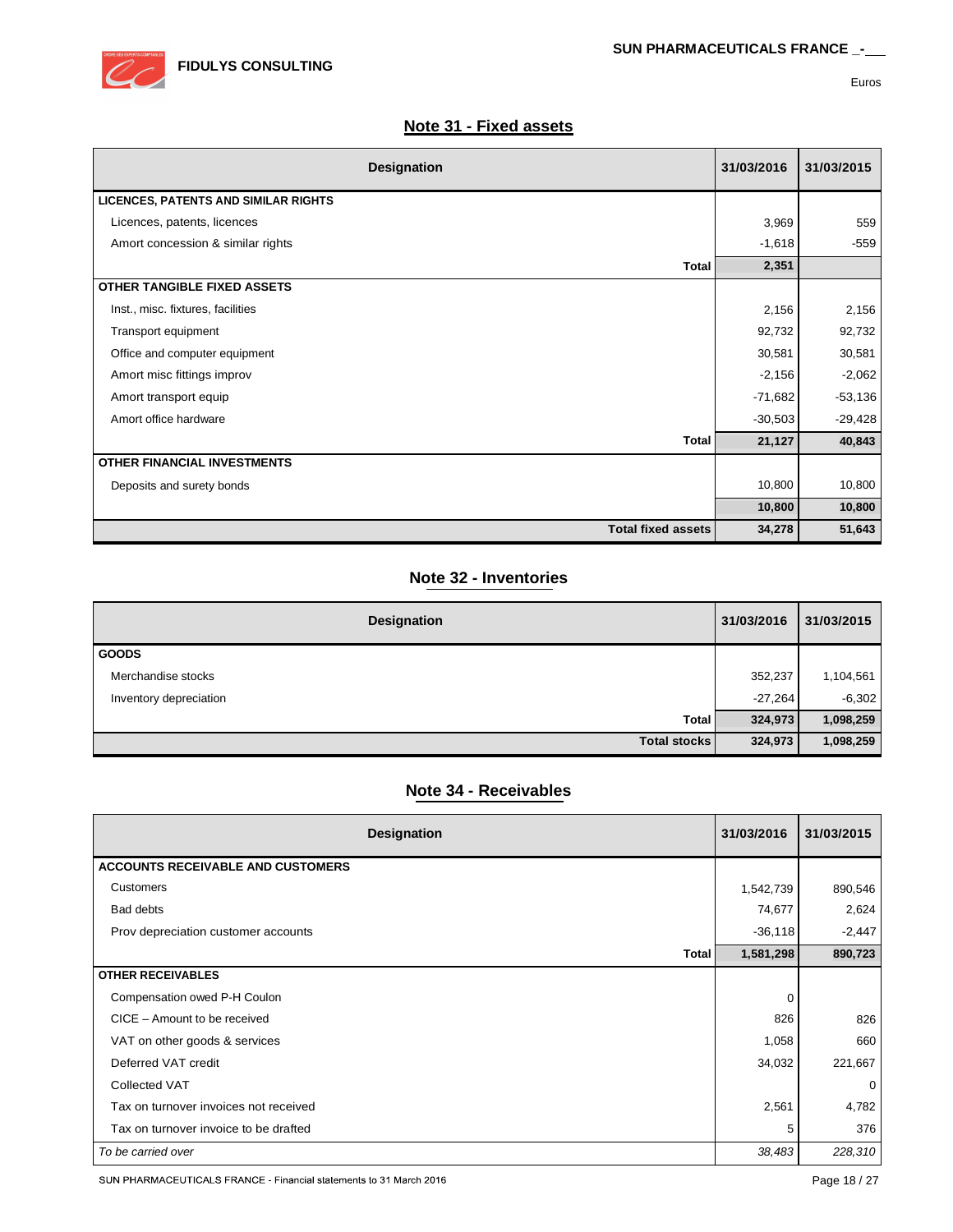

| Designation         | 31/03/2016 | 31/03/2015 |
|---------------------|------------|------------|
| Deferral            | 38,483     | 228,310    |
| Various deb, cred.  | 23,477     | 6,942      |
| <b>NDF C Spreux</b> | 578        |            |
| NDF L Benyaya       | 1,500      |            |
| <b>Total</b>        | 64,038     | 235,252    |
| Total receivables   | 1,645,336  | 1,125,975  |

## **Note 35 - Miscellaneous**

| Designation                     | 31/03/2016 | 31/03/2015 |
|---------------------------------|------------|------------|
| <b>CASH IN HAND AND AT BANK</b> |            |            |
| Savings bank                    | 900,834    | 456,198    |
| Savings bank - Surplus account  | 32,717     | 119,558    |
| <b>ING Direct</b>               | 84         | 107        |
| Accrued interest to be received | 54         | 304        |
| <b>Total</b>                    | 933,689    | 576,168    |
| Miscellaneous total             | 933,689    | 576,168    |

# **Note 36 - Accrued income and deferred charges**

| Designation                        | 31/03/2016 | 31/03/2015 |
|------------------------------------|------------|------------|
| <b>PREPAID EXPENSES</b>            |            |            |
| Operating prepaid expenses         | 5,340      | 5,416      |
| Total                              | 5,340      | 5,416      |
| Total accruals and deferred income | 5,340      | 5,416      |

# **Note 40 - Shareholders equity**

| Designation                         | 31/03/2016 | 31/03/2015 |
|-------------------------------------|------------|------------|
| <b>ISSUED OR INDIVIDUAL CAPITAL</b> |            |            |
| Subscribed capital, called and      | 37,000     | 37,000     |
| paid<br><b>Total</b>                | 37,000     | 37,000     |
| <b>RETAINED EARNINGS</b>            |            |            |
| Retained earnings (debit)           | -248,843   | $-254,181$ |
| Total                               | $-248,843$ | $-254,181$ |
| <b>FINANCIAL YEAR EARNINGS</b>      |            |            |
| Financial year earnings             | 12,281     | 5,338      |
| <b>Total</b>                        | 12,281     | 5,338      |
| <b>Total shareholders equity</b>    | $-199,562$ | $-211,843$ |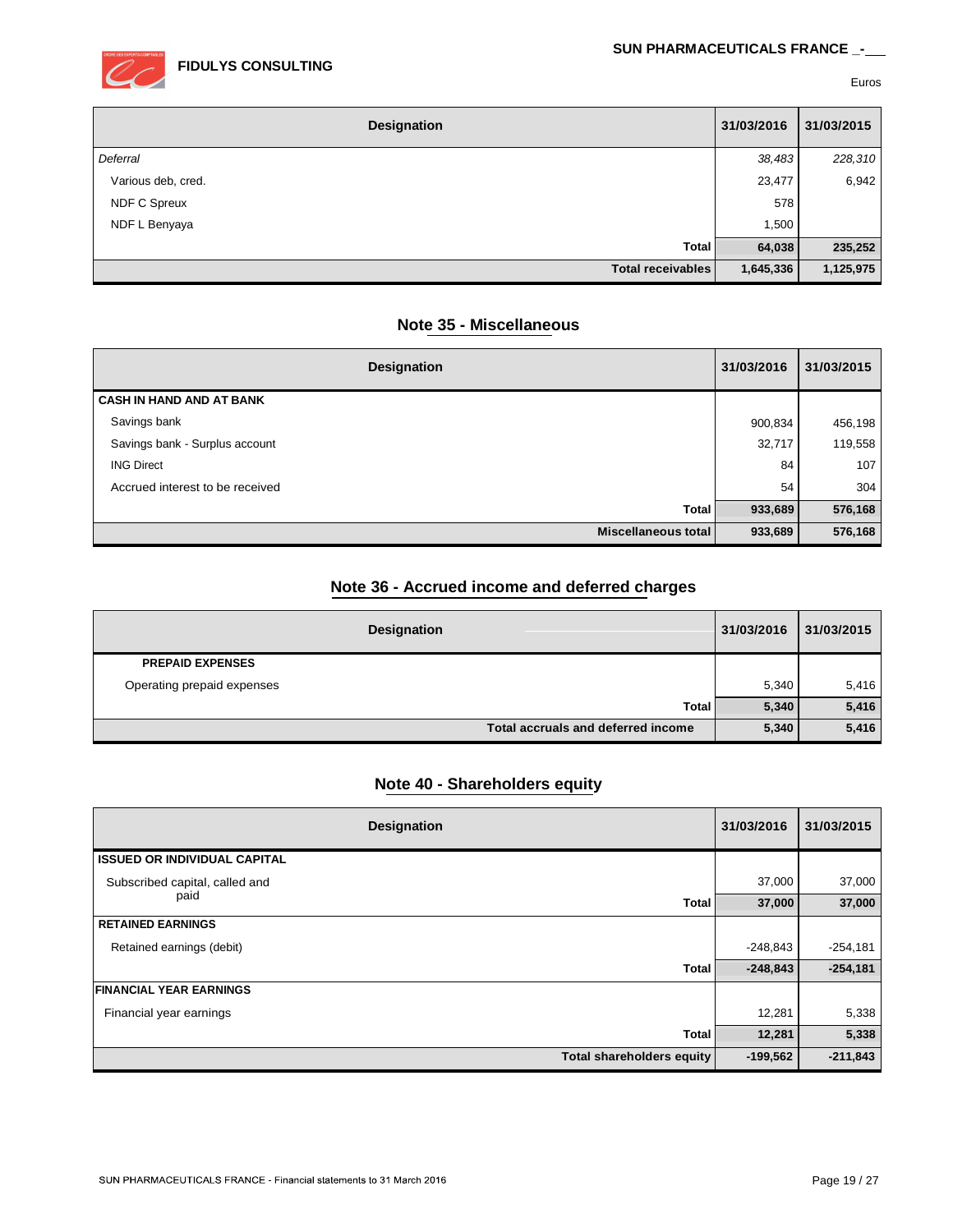

| Designation                                          |              | 31/03/2016 | 31/03/2015 |
|------------------------------------------------------|--------------|------------|------------|
| <b>BORROWINGS AND LOANS FROM CREDIT INSTITUTIONS</b> |              |            |            |
| Accrued interest on bank financing                   |              | 2,004      | 3,856      |
|                                                      | <b>Total</b> | 2,004      | 3,856      |
| <b>MISCELLANEOUS LOANS AND FINANCIAL DEBTS</b>       |              |            |            |
| Alkaloida Long Term Loan (173,371)                   |              | 174,944    | 173,371    |
| Alkaloida Long Term Loan (175,000)                   |              | 179,587    | 175,000    |
| Alkaloida Long Term Loan (850,000)                   |              | 854,828    | 850,000    |
| Alkaloida Long Term Loan (60,000)                    |              | 60,000     | 60,000     |
| Alkaloida Long Term loan (1,200,000)                 |              | 1,200,000  |            |
| Accrued interest / Interest on borrowings            |              | 35,871     | 10,988     |
|                                                      | <b>Total</b> | 2,505,230  | 1,269,359  |
| ADVANCES AND INSTALMENTS RECEIVED ON PENDING ORDERS  |              |            |            |
| Customers advances & instalments received            |              | 7,495      | 7,758      |
|                                                      | <b>Total</b> | 7,495      | 7,758      |
| <b>TRADE PAYABLES AND RELATED</b>                    |              |            |            |
| Suppliers                                            |              | 92,694     | 1,460,487  |
| Supplier unissued invoices                           |              | 17,877     | 26,197     |
|                                                      | <b>Total</b> | 110,571    | 1,486,684  |
| TAX AND SOCIAL SECURITY DEBTS                        |              |            |            |
| PERSONNEL AND ATTACHED ACCOUNTS                      |              | 78,206     | 71,333     |
| Debts prov on paid holidays                          |              | 36,787     | 31,495     |
| Bonuses to be paid                                   |              | 41,419     | 39,838     |
| SOCIAL SECURITY AND OTHER SOCIAL ENTITIES            |              | 82,698     | 81,897     |
| Social security                                      |              | 28,198     | 27,304     |
| Swisslife Mutuelle N°010866175                       |              | 1,447      | 1,173      |
| Swisslife Prévoyance N°010866171                     |              | 1,146      | 1,101      |
| Swisslife ret Art 83                                 |              | 3,102      | 2,991      |
| Klesia Mornay retirement fund                        |              | 10,602     | 10,145     |
| Accrued expenses on PH                               |              | 17,963     | 15,260     |
| Prov. expenses on bonuses to                         |              | 20,240     | 19,326     |
| be paid State - Sol. Soc.                            |              |            | 4,598      |
| Contrib. to be paid                                  |              | 12,991     | 58,699     |
| STATE AND OTHER GOVERNMENTAL UNITS                   |              |            | 31,684     |
| Taxes on turnover to be paid                         |              |            | $\Omega$   |
| VAT on Intracom purchases                            |              | 648        | 648        |
| State – TVS to be paid                               |              | 527        | 598        |
| State - Cont. Prof. training to be paid              |              | 422        | 406        |
| State - Apprenticeship tax to be paid                |              | 4,764      | 7,371      |
| State – Property tax to be paid                      |              | 6,631      | 10,071     |
| State - CET to be paid                               |              |            | 7,921      |
| State - ANSM tax to be paid                          | <b>Total</b> | 173,895    | 211,930    |
| <b>OTHER LIABILITIES</b>                             |              |            |            |
| Credit notes to issue                                |              | 253        | 18,261     |
| To be carried over                                   |              | 253        | 18,261     |
|                                                      |              |            |            |

# **Note 43 - Debts**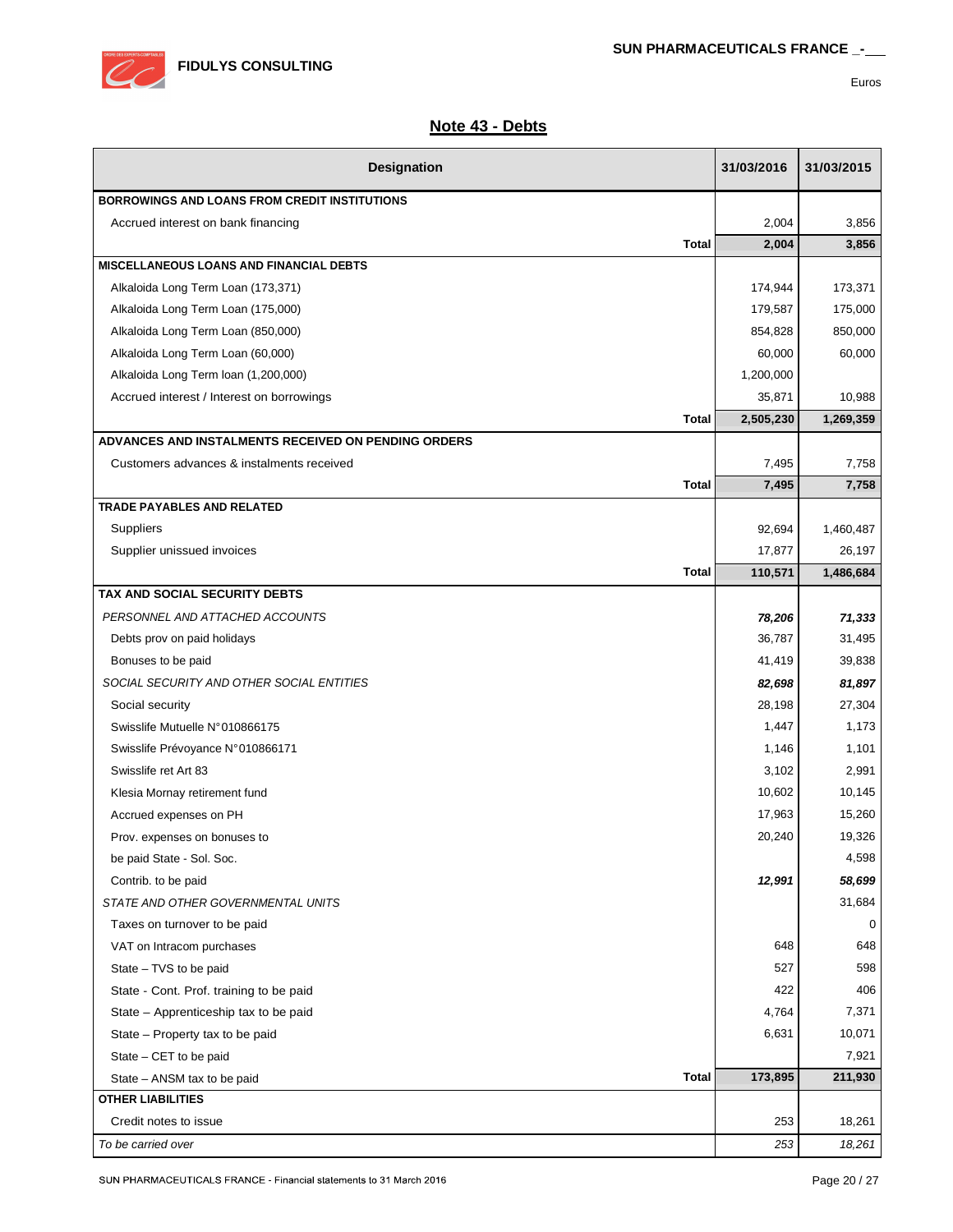

| Designation                | 31/03/2016 | 31/03/2015 |
|----------------------------|------------|------------|
| Deferral                   | 253        | 18,261     |
| NDF P-H Coulon             |            | 1,283      |
| <b>NDF C Spreux</b>        |            | 542        |
| NDF L Benyaya              |            | 804        |
| Penalties for shortages    | 21,573     |            |
| Penalties Cheques to issue | 322,156    | 68,829     |
| Total                      | 343,981    | 89,718     |
| <b>Total liabilities</b>   | 3,143,178  | 3,069,305  |

# **Note 50 - Operating earnings**

| <b>Designation</b>                  | 31/03/2016 | 31/03/2015 | Change<br>$(1) - (2)$ | $%$ of<br>change<br>$(1) - (2)$ |
|-------------------------------------|------------|------------|-----------------------|---------------------------------|
| <b>FRANCE GOODS SOLD</b>            |            |            |                       |                                 |
| Sales Baclofène 0.05 MG ML          | 182        | 2,039      | $-1,856$              | $-91.06$                        |
| Sales Baclofène 10 MG 5 ML          |            | 93,140     | $-93,140$             | $-100.00$                       |
| Sales Baclofène 10 MG 20 ML         | 618        | 10,573     | $-9,955$              | $-94.15$                        |
| Sales Pantoprazole 40 MG            | 43,839     | 223,607    | $-179,768$            | $-80.39$                        |
| Sales Carboplatin 5 ML              | 1,350      | 1,551      | $-200$                | $-12.92$                        |
| Sales Carboplatin 15 ML             | 5,314      | 6,164      | $-850$                | $-13.79$                        |
| Sales Carboplatin 45 ML             | 34,293     | 73,277     | $-38,984$             | $-53.20$                        |
| Sales Carboplatin 60 ML             | 66,014     | 129,299    | $-63,285$             | $-48.94$                        |
| Sales Temozolomide 5 MG CAPS        | 13,505     | 52,834     | $-39,330$             | $-74.44$                        |
| Sales Temozolomide 20 MG CAPS       | 39,490     | 138,805    | $-99,315$             | $-71.55$                        |
| Sales Temozolomide 100 MG CAPS      | 502,831    | 1,890,672  | $-1,387,841$          | $-73.40$                        |
| Sales Temozolomide 140 MG CAPS      | 225,865    | 893,551    | $-667,686$            | $-74.72$                        |
| Sales Temozolomide 180 MG CAPS      | 101,953    | 339,168    | $-237,215$            | $-69.94$                        |
| Sales Temozolomide 250 MG CAPS      | 149,450    | 630,764    | $-481,314$            | $-76.31$                        |
| Sales Levetiracetam 500 MG/5 ML     | 33,279     | 166,598    | $-133,319$            | $-80.02$                        |
| Sales Sumatriptan 6 MG/0.05 ML      | 208,792    | 187,704    | 21,088                | 11.23                           |
| Sales Esomeprazole 40 MG            | 274,500    | 47,926     | 226,575               | 472.76                          |
| Sales Atosiban 37.5 MG              | 598,049    | 454,866    | 143,183               | 31.48                           |
| Sales Atosiban 6.75 MG              | 42,975     | 41,101     | 1,874                 | 4.56                            |
| <b>Total</b>                        | 2,342,298  | 5,383,637  | $-3,041,338$          | $-56.49$                        |
| <b>MERCHANDISE SALES @ EXPORT</b>   |            |            |                       |                                 |
| Sales Baclofène 0.05 MG             |            | 38         | $-38$                 | $-100.00$                       |
| <b>Export Sales Pantoprazole</b>    |            | 100        | $-100$                | $-100.00$                       |
| Export                              |            | 104        | $-104$                | $-100.00$                       |
| Sales Temozolomide 5 MG Caps Export | 190        | 2,147      | $-1,957$              | $-91.15$                        |
| Sales Temozolomide 20 MG Caps Expor | 1,500      | 24,309     | $-22,809$             | $-93.83$                        |
| Sales Temozolomide 100 MG Caps Expo |            | 2,142      | $-2,142$              | $-100.00$                       |
| Sales Temozolomide 140 MG Caps Expo |            | 990        | $-990$                | $-100.00$                       |
| Sales Temozolomide 180 MG Caps Exp  |            | 4,725      | $-4,725$              | $-100.00$                       |
| Sales Temozolomide 250 MG Caps Exp  | 4,200      | 115        | 4,085                 | 3,552.17                        |
| Sales Esomeprazole 40 MG Export     | 18,406     | 41,100     | $-22,694$             | $-55.22$                        |
| To be carried over                  | 24,296     | 75,769     | $-51,473$             | -67.93                          |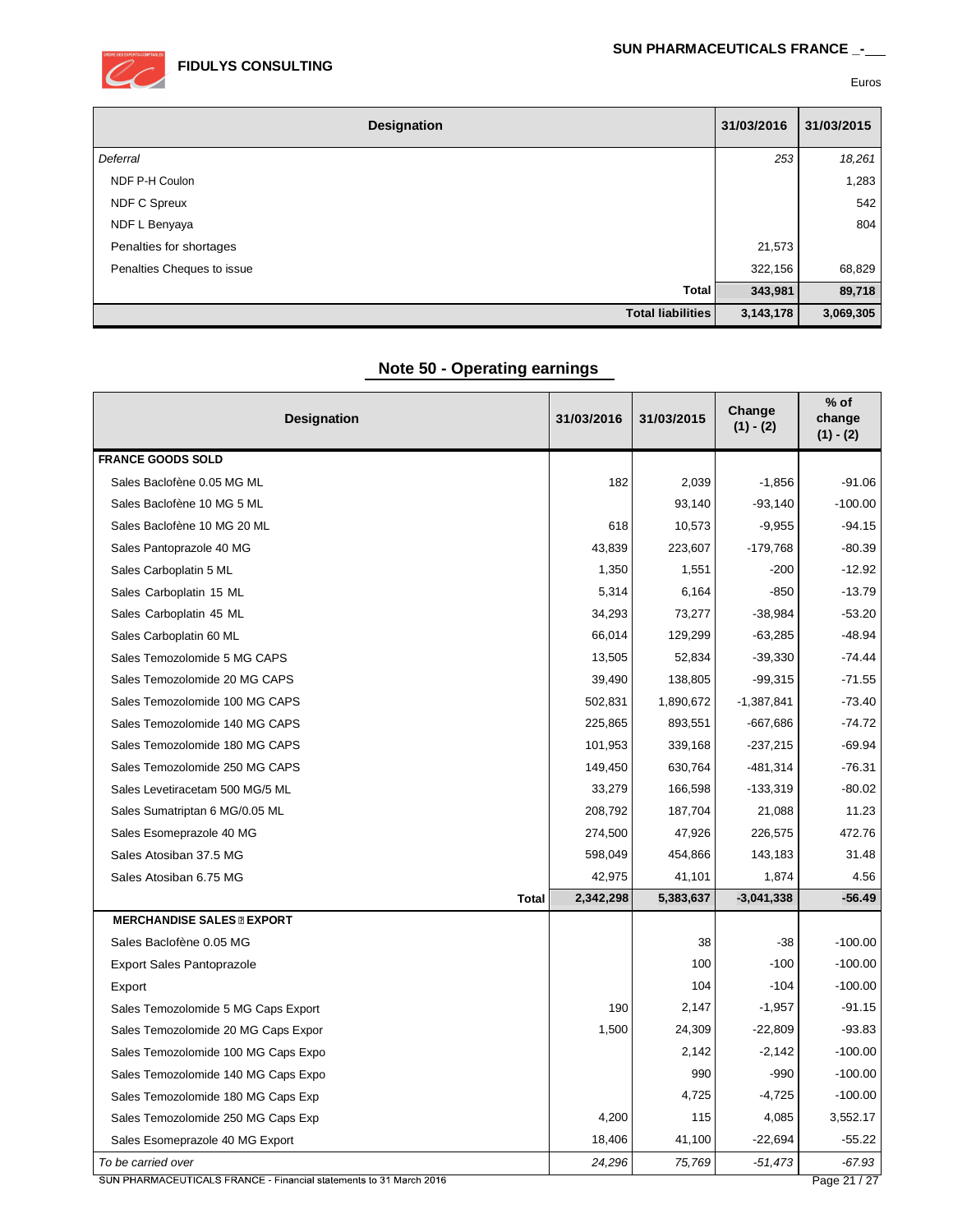| <b>Designation</b>                                                 | 31/03/2016 | 31/03/2015 | Change<br>$(1) - (2)$ | $%$ of<br>change<br>$(1) - (2)$ |
|--------------------------------------------------------------------|------------|------------|-----------------------|---------------------------------|
| Deferral                                                           | 24,296     | 75,769     | $-51,473$             | $-67.93$                        |
| Atosiban sales 6.75 MG Export                                      | 447        | 6,469      | $-6.021$              | $-93.09$                        |
| Sales Intracom Letrozole 2.5 MG                                    |            | $-372$     | 372                   | $-100.00$                       |
| <b>Total</b>                                                       | 24,743     | 81,866     | $-57,122$             | $-69.78$                        |
| <b>REVERSALS ON DEPRECIATION AND PROVISIONS, EXPENSE TRANSFERS</b> |            |            |                       |                                 |
| Write-back on stock depreciation                                   | 6,302      | 14,209     | $-7,907$              | $-55.65$                        |
| Write-back on receivable depreciation                              | 2,423      | 1,515      | 908                   | 59.90                           |
| Transfer of expenses                                               | 511        | 645        | $-134$                | $-20.81$                        |
| Vehicles in-kind benefit                                           | 8,162      | 8,162      | 0                     |                                 |
| Transfer of expenses - ANSM Reimbt                                 | 31,684     |            | 31,684                |                                 |
| Transfer of expenses - Outdated products                           |            | 55,829     | $-55,829$             | $-100.00$                       |
| <b>Total</b>                                                       | 49,081     | 80,359     | $-31,279$             | $-38.92$                        |
| <b>OTHER INCOME</b>                                                |            |            |                       |                                 |
| Miscellaneous current management income                            | 390        | 1,381      | $-991$                | $-71.77$                        |
| Total                                                              | 390        | 1,381      | $-991$                | $-71.77$                        |
| <b>Total operating earnings</b>                                    | 2,416,512  | 5,547,242  | $-3,130,731$          | $-56.44$                        |

# **Note 51 - Operating expenses**

| <b>Designation</b>                            | 31/03/2016 | 31/03/2015 | Change<br>$(1) - (2)$ | $%$ of<br>change<br>$(1) - (2)$ |
|-----------------------------------------------|------------|------------|-----------------------|---------------------------------|
| PURCHASES OF GOODS (INCLUDING CUSTOMS DUTIES) |            |            |                       |                                 |
| Purchases of Baclofène 0.05 MG 1 ML           | $-1,467$   | -4         | $-1,463$              | 32,725.50                       |
| Purchases of Baclofène 10 MG 5 ML             |            | $-3,951$   | 3,951                 | $-100.00$                       |
| Purchases of Baclofène 10 MG 20 ML            | $-241$     | $-5,829$   | 5,588                 | $-95.86$                        |
| Purchases Pantoprazole 40 MG                  | $-40,823$  | 109,099    | $-149,922$            | $-137.42$                       |
| Purchases Carboplatin 5 ML                    | 97         | $-68$      | 165                   | $-244.00$                       |
| Purchases Carboplatin 15 ML                   | $-23$      | 4,980      | $-5,003$              | $-100.46$                       |
| Purchases Carboplatin 45 ML                   | 21,970     | 31,979     | $-10,009$             | $-31.30$                        |
| Purchases Carboplatin 60 ML                   | 43,456     | 83,861     | $-40,405$             | $-48.18$                        |
| Purchases Temozolomide 5 MG Blister           | 6,634      | 31,373     | $-24,739$             | $-78.85$                        |
| Purchases Temozolomide 20 MG Blister          | 48,210     | 83,485     | $-35,276$             | $-42.25$                        |
| Purchases Temozolomide 100 MG Blister         | 340,221    | 1,219,701  | $-879,480$            | $-72.11$                        |
| Purchases Temozolomide 140 MG Blister         | $-40,943$  | 656,519    | $-697,462$            | $-106.24$                       |
| Purchases Temozolomide 180 MG                 |            | $-28,224$  | 28,224                | $-100.00$                       |
| Purchases Temozolomide 180 MG Blister         | 73,666     | 143,581    | $-69,915$             | $-48.69$                        |
| Purchases Temozolomide 250 MG                 |            | $-27,605$  | 27,605                | $-100.00$                       |
| Purchases Temozolomide 250 MG Blister         | 109,337    | 293,518    | $-184,181$            | $-62.75$                        |
| Purchase of Levetiracetam 500 MG/5 ML         | 24,852     | 41,606     | $-16,753$             | $-40.27$                        |
| Purchases Zoledronic Acid 4 MG                | $-2,099$   |            | $-2,099$              |                                 |
| Purchases of Sumatriptan 6 MG / 0.5 ML        | 64,850     | 183,681    | $-118,832$            | $-64.69$                        |
| Purchases of Esomeprazole 40 MG               | $-21,454$  | 226,257    | $-247,710$            | $-109.48$                       |
| Purchases of Atosiban 37.5 MG                 | 429,930    | 374,287    | 55,643                | 14.87                           |
| Purchases of Atosiban 6.75 MG                 | $-1,065$   | 44,132     | $-45,198$             | $-102.41$                       |
| To be carried over                            | 1,055,106  | 3,462,378  | $-2,407,272$          | $-69.53$                        |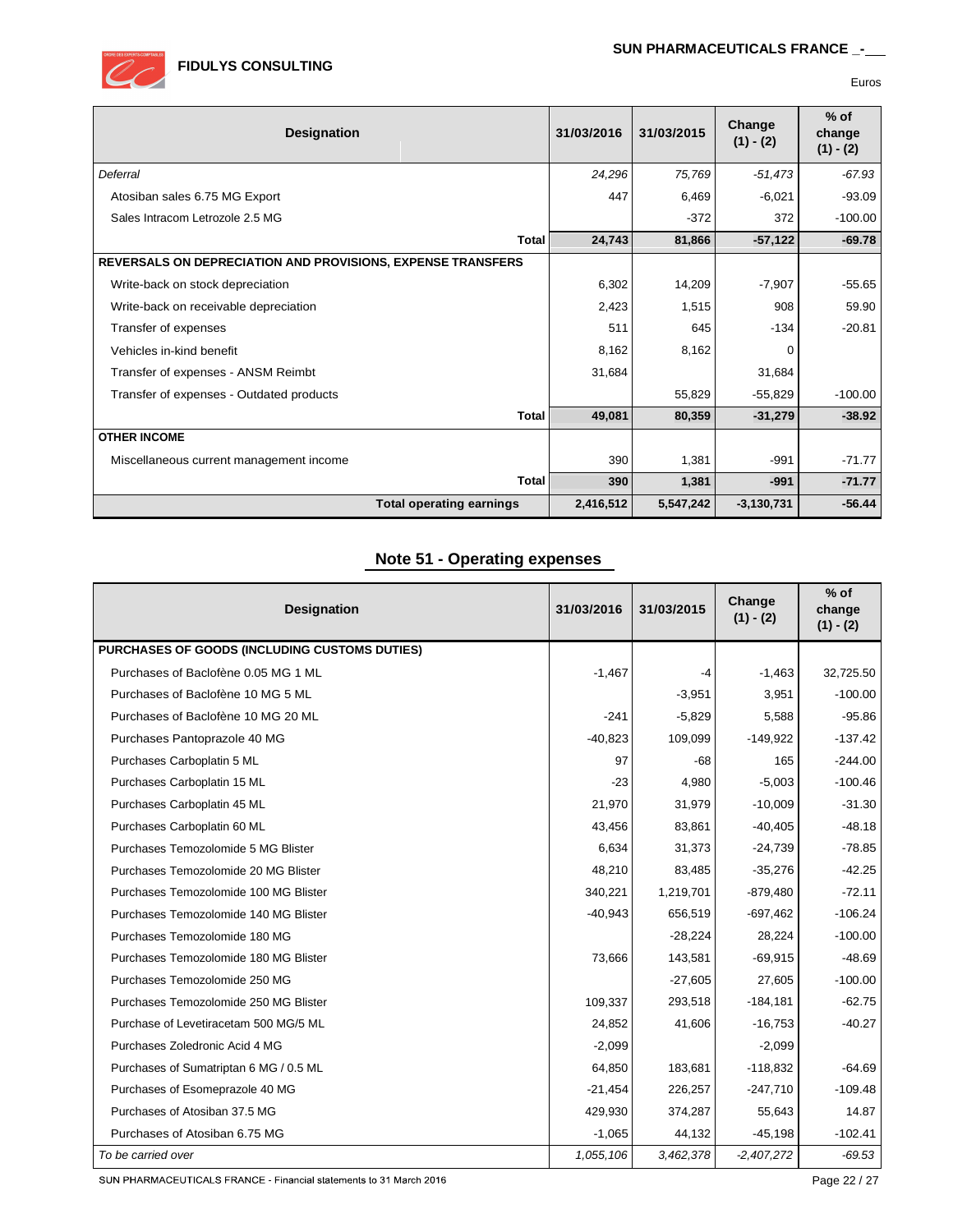

| <b>Designation</b>                                                          | 31/03/2016 | 31/03/2015 | Change<br>$(1) - (2)$ | $%$ of<br>change<br>$(1) - (2)$ |
|-----------------------------------------------------------------------------|------------|------------|-----------------------|---------------------------------|
| Deferral                                                                    | 1,055,106  | 3,462,378  | $-2,407,272$          | -69.53                          |
| Purchases of Intracom Levetiracetam 500 MG                                  |            | 11,300     | $-11,300$             | $-100.00$                       |
| <b>Breakage and Expiry</b>                                                  |            | 70,158     | $-70,158$             | $-100.00$                       |
| Discount on Merchandise purchases                                           | $-574,827$ |            | $-574,827$            |                                 |
| <b>Total</b>                                                                | 480,279    | 3,543,836  | $-3,063,557$          | $-86.45$                        |
| <b>CHANGE OF MERCHANDISE STOCKS</b>                                         |            |            |                       |                                 |
| Change of merchandise stocks                                                | 752,324    | 778,666    | $-26,342$             | $-3.38$                         |
| <b>Total</b>                                                                | 752,324    | 778,666    | $-26,342$             | $-3.38$                         |
| PURCHASES OF RAW MATERIALS AND OTHER SUPPLIES<br>(INCLUDING CUSTOMS DUTIES) |            |            |                       |                                 |
| Carboplatin 5 ML for analyses                                               |            | 7          | -7                    | $-100.00$                       |
| Carboplatin 15 ML for analyses                                              |            | 32         | $-32$                 | $-100.00$                       |
| Carboplatin 60 ML for analyses                                              |            | 2,385      | $-2,385$              | $-100.00$                       |
| Temozolomide 5 MG BI. for analyses                                          | 4          | 137        | $-133$                | $-97.37$                        |
| Temozolomide 20 MG Bl. for analyses                                         | 1,505      | 1,534      | $-29$                 | $-1.88$                         |
| Temozolomide 100 MG BI. for analyses                                        | 9,158      | 12,291     | $-3,134$              | $-25.50$                        |
| Temozolomide 140 MG Bl. for analyses                                        | 68,789     | 12,535     | 56,254                | 448.78                          |
| Temozolomide 180 MG BI. for analyses                                        | 4,320      | 7,344      | $-3,024$              | $-41.18$                        |
| Temozolomide 250 MG BI. for analyses                                        | 5,443      | 389        | 5,054                 | 1,300.00                        |
| Sumatriptan 6 MG for analyses                                               | 3,049      | 6,098      | $-3,049$              | $-50.00$                        |
| Esomeprazole 40 MG for analyses                                             |            | 856        | $-856$                | $-100.00$                       |
| Atosiban 37.5 MG for analyses                                               | 33,852     | 36,116     | $-2,264$              | $-6.27$                         |
| Atosiban 6.75 MG for analyses                                               |            | 6,858      | $-6,858$              | $-100.00$                       |
| Free products (shortage penalties)                                          | 125        | 30,080     | $-29,955$             | $-99.58$                        |
| Free Replacement Outdated Products                                          | 1,652      | 47,380     | $-45,728$             | $-96.51$                        |
| <b>Total</b>                                                                | 127,896    | 164,041    | $-36, 145$            | $-22.03$                        |
| OTHER OUTSIDE PURCHASES AND EXPENSES                                        |            |            |                       |                                 |
| PURCHASES OF MATERIALS, WORK EQUIPMENT                                      | 25,680     | 29,810     | -4,130                | $-13.85$                        |
| Baclofene analysis costs                                                    |            | 1,000      | $-1,000$              | $-100.00$                       |
| Carboplatin analysis costs                                                  |            | 2,580      | $-2,580$              | $-100.00$                       |
| Temozolomide analysis costs                                                 | 6,650      | 10,450     | $-3,800$              | $-36.36$                        |
| Leviteracetam analysis costs                                                |            | 2,340      | $-2,340$              | $-100.00$                       |
| Sumatriptan analysis costs                                                  | 3,500      | 1,750      | 1,750                 | 100.00                          |
| Esomeprazole analysis costs                                                 | 6,250      | 1,250      | 5,000                 | 400.00                          |
| Atosiban analysis costs                                                     | 9,280      | 10,440     | $-1,160$              | $-11.11$                        |
| NON-STOCKED PURCHASES OF MATERIALS AND SUPPLIES                             | 6,794      | 8,544      | $-1,750$              | $-20.49$                        |
| Electricity                                                                 | 1,503      | 1,221      | 282                   | 23.05                           |
| Fuel Expenses - Motor Cars                                                  | 1,715      | 1,732      | $-17$                 | $-0.98$                         |
| Administrative deliverables                                                 | 3,577      | 5,591      | $-2,015$              | $-36.03$                        |
| RENTALS                                                                     | 45,453     | 45,002     | 451                   | 1.00                            |
| Real estate rentals                                                         | 44,663     | 44,663     | 0                     |                                 |
| Vehicle isolated rentals                                                    | 427        | 57         | 369                   | 645.96                          |
| E-Diatonis rental                                                           | 269        | 267        | 2                     | 0.91                            |
| Domain names rental                                                         | 94         | 15         | 79                    | 527.81                          |
| <b>UPKEEP AND REPAIRS</b>                                                   | 9,733      | 5,886      | 3,847                 | 65.36                           |
| To be carried over                                                          | 77,927     | 83,356     | $-5,429$              | $-6.51$                         |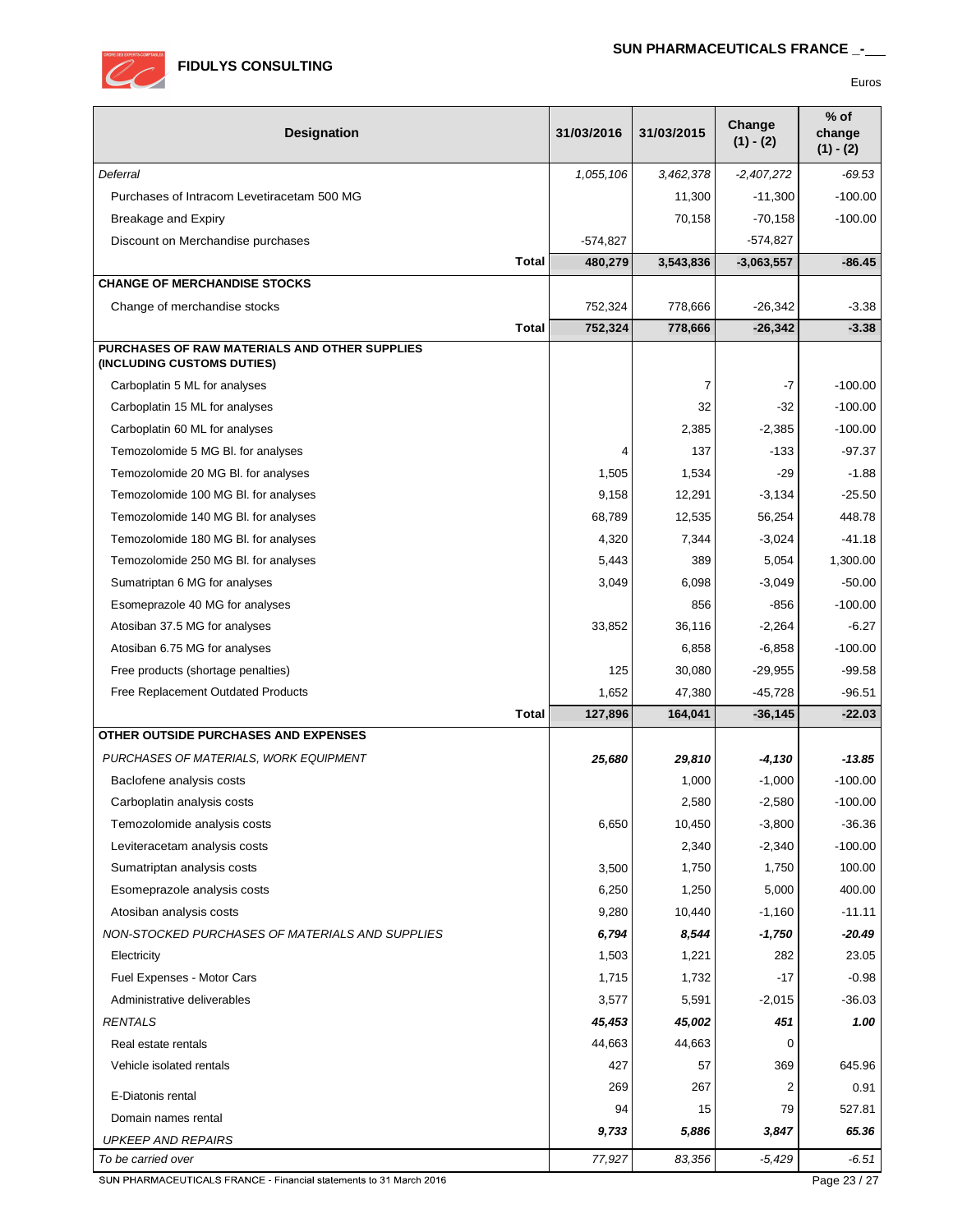

| Designation                                 | 31/03/2016 | 31/03/2015 | Change<br>$(1) - (2)$ | $%$ of<br>change<br>$(1) - (2)$ |
|---------------------------------------------|------------|------------|-----------------------|---------------------------------|
| Deferral                                    | 77,927     | 83,356     | $-5,429$              | -6.51                           |
| Maintenance structures                      | 2,952      | 2,880      | 72                    | 2.50                            |
| Rolling stock maintenance                   | 4,927      | 1,840      | 3,087                 | 167.81                          |
| Repair of coaches                           | 100        |            | 100                   |                                 |
| Maintenance                                 | 1,754      | 1,166      | 588                   | 50.40                           |
| <b>INSURANCE PREMIUMS</b>                   | 6,323      | 7,272      | -948                  | $-13.04$                        |
| Comprehensive insurance                     | 477        | 456        | 21                    | 4.63                            |
| Transportation insurance                    | 3,801      | 3,706      | 95                    | 2.57                            |
| Stock insurance Inland                      | 381        | 952        | $-571$                | $-59.97$                        |
| Marine insurance                            | 1,664      | 2,158      | -494                  | $-22.90$                        |
| <b>MISCELLANEOUS</b>                        | 3,000      | 9,628      | $-6,628$              | $-68.84$                        |
| <b>Commercial Management</b>                |            | 3,189      | $-3,189$              | $-100.00$                       |
| Personnel training                          | 3,000      | 6,440      | $-3,440$              | $-53.41$                        |
| <b>COMPENSATION INTERMEDIARIES AND FEES</b> | 202,856    | 140,898    | 61,958                | 43.97                           |
| Trade discount 3379                         | 1,010      | 8,173      | $-7,163$              | $-87.65$                        |
| Storage cost                                | 4,520      | 6,706      | $-2,186$              | $-32.60$                        |
| Accounting fees                             | 39,600     | 39,600     | 0                     |                                 |
| Payroll fees                                | 578        | 500        | 79                    | 15.72                           |
| Statutory auditor fees - 3624               | 6,035      | 7,312      | $-1,277$              | $-17.47$                        |
| <b>Regulatory Consultant fees</b>           | 1,200      | 1,560      | $-360$                | $-23.08$                        |
| Audit Fees - 3624                           | 13,051     |            | 13,051                |                                 |
| Lawyer fees                                 | 620        | 1,790      | $-1,170$              | $-65.36$                        |
| Translations                                | 343        | 510        | $-167$                | $-32.77$                        |
| SUN BV Financial Support fees               | 135,881    | 74,703     | 61,178                | 81.89                           |
| Fees for documenting bad debts              | 20         | 45         | $-26$                 | $-56.75$                        |
| ADVERTISING, PUBLIC RELATIONS, PUBLICATIONS | 14,408     | 26,353     | $-11,945$             | $-45.33$                        |
| Purchase of samples                         | 18         | 67         | $-49$                 | $-73.19$                        |
| Trade fairs and exhibitions                 | 10,874     | 8,916      | 1,958                 | 21.96                           |
| Temozolomide samples5 MG Blister            | 5          |            | 5                     |                                 |
| Temozolomide samples20 MG Blister           | 16         | 194        | $-179$                | $-91.82$                        |
| Temozolomide samples100 MG Blister          | 134        | 911        | -777                  | $-85.33$                        |
| Temozolomide samples140 MG Blister          | 219        |            | 219                   |                                 |
| Temozolomide samples180 MG Blister          | 113        |            | 113                   |                                 |
| Temozolomide samples250 MG Blister          | 326        |            | 326                   |                                 |
| Samples Sumatriptan 6 MG                    | 18         | 20         | $-2$                  | $-10.13$                        |
| Samples Esomeprazole 40 MG                  |            | 12         | $-12$                 | $-100.00$                       |
| Samples Atosiban 37.5 MG                    |            | 200        | $-200$                | $-100.00$                       |
| Samples Atosiban 6.75 MG                    |            | 60         | $-60$                 | $-100.00$                       |
| Catalogues and leaflets                     | 2,685      | 1,478      | 1,207                 | 81.70                           |
| Suma Launch & Promotion Costs               |            | 2,828      | $-2,828$              | $-100.00$                       |
| <b>Business Promotional Expenses</b>        |            | 11,667     | $-11,667$             | $-100.00$                       |
| GOODS AND PERSONNEL TRANSPORTATION          | 89,671     | 130,577    | -40,906               | $-31.33$                        |
| Freight Inward - 3011                       | 11,617     | 12,928     | $-1,310$              | $-10.14$                        |
| Outdated products destruction expenses      |            | 617        | $-617$                | $-100.00$                       |
| To be carried over                          | 325,866    | 286,939    | 38,927                | 13.57                           |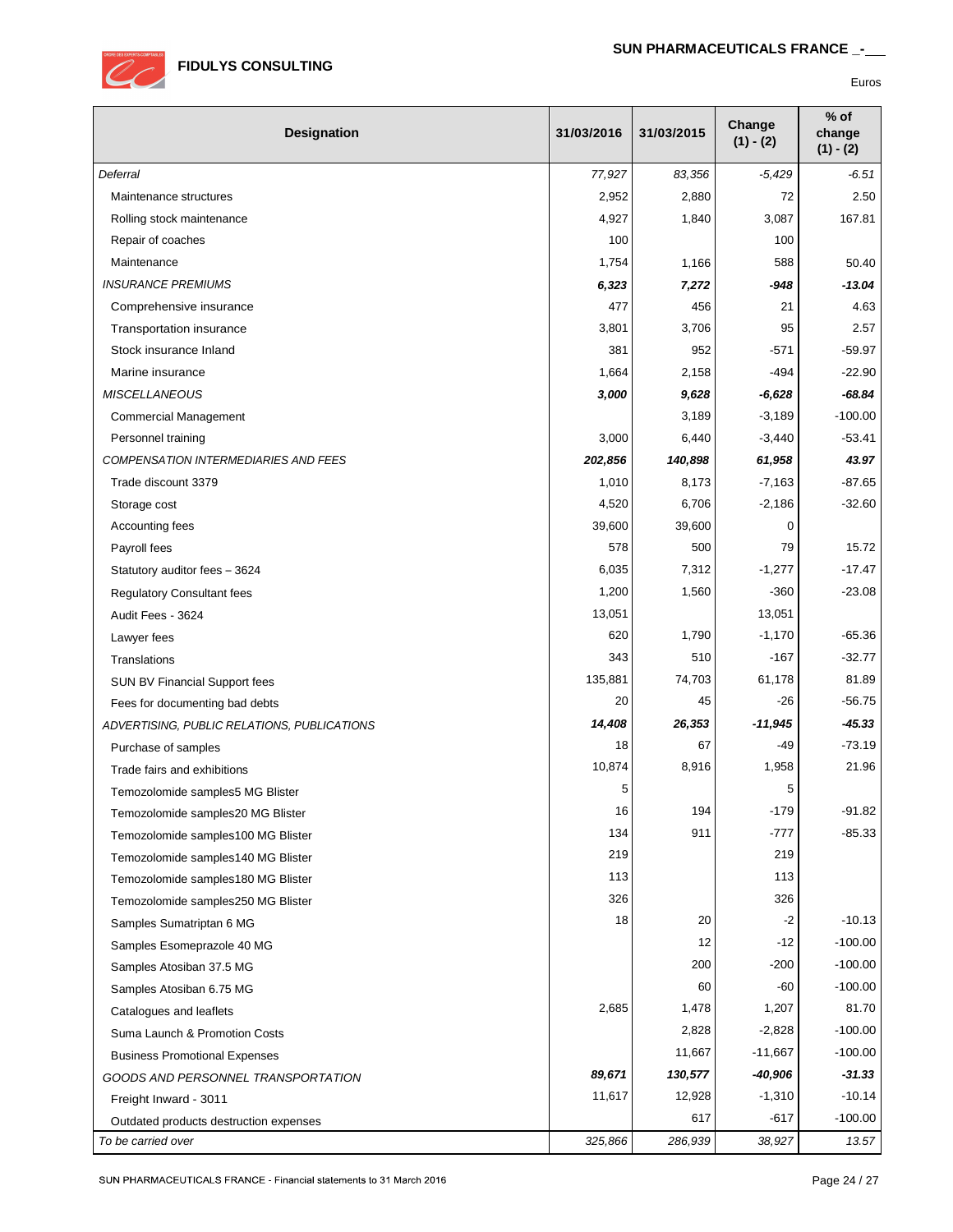

| <b>Designation</b>                                  | 31/03/2016     | 31/03/2015     | Change<br>$(1) - (2)$ | $%$ of<br>change<br>$(1) - (2)$ |
|-----------------------------------------------------|----------------|----------------|-----------------------|---------------------------------|
| Deferral                                            | 325,866        | 286,939        | 38,927                | 13.57                           |
| Road Freight - 3301                                 | 69,953         | 106,182        | $-36,229$             | $-34.12$                        |
| Samples Freight to Alkaloida                        | 8,100          | 10,850         | $-2,749$              | $-25.34$                        |
| TRAVEL, MISSIONS AND ENTERTAINMENT                  | 30,514         | 30,596         | -83                   | $-0.27$                         |
| <b>Travelling Fare France PHC</b>                   | 3,124          | 7,100          | $-3,976$              | $-56.00$                        |
| <b>Travelling Fare France CS</b>                    | 3,086          |                | 3,086                 |                                 |
| <b>Travelling Fare France LB</b>                    | 341            |                | 341                   |                                 |
| Vehicle Running Expenses Motor Cars                 | 759            | 1,680          | $-921$                | $-54.83$                        |
| Conveyance Expenses - Others                        | 303            | 411            | $-109$                | $-26.41$                        |
| <b>Overseas Travel Fare</b>                         | 11,396         | 9,840          | 1,556                 | 15.82                           |
| <b>Overseas Travel Expenses</b>                     | 4,152          |                | 4,152                 |                                 |
| Travelling Lodging and Boarding                     | 2,853          |                | 2,853                 |                                 |
| PHC Travelling Lodging and                          | 2,487          | 6,076          | $-3,590$              | $-59.08$                        |
| <b>Boarding CS Customers</b>                        | 627            | 4,410          | $-3,783$              | $-85.79$                        |
| Entertainment                                       | 1,386          | 1,080          | 307                   | 28.42                           |
| Lunch and Refreshment Expenses                      | 10,969         | 17,088         | $-6,119$              | $-35.81$                        |
| POSTAL AND TELECOMMUNICATION COSTS                  | 1,973          | 8,511          | $-6,538$              | $-76.82$                        |
| Postage                                             | 4,712          | 4,368          | 344                   | 7.88                            |
| Telephone                                           | 4,284          | 3,927          | 357                   | 9.09                            |
| Internet costs                                      |                | 282            | $-282$                | $-100.00$                       |
| Mailing costs                                       | 9,039          | 11,578         | $-2,539$              | $-21.93$                        |
| <b>BANK SERVICES AND EQUIVALENTS</b>                | 9,039          | 11,578         | $-2,539$              | $-21.93$                        |
| Other bank services                                 | 2,040          | 2,264          | $-224$                | $-9.89$                         |
| <b>MISCELLANEOUS</b>                                | 2,040          | 2,264          | $-224$                | $-9.89$                         |
| <b>Total</b><br>Contributions                       | 456,481        | 465,498        | $-9,017$              | $-1.94$                         |
| TAXES, DUTIES AND SIMILAR PAYMENTS                  |                |                |                       |                                 |
| Apprenticeship tax                                  | 1,959          | 1,822          | 137                   | 7.50                            |
| Professional training employer share<br><b>CVAE</b> | 2,383          | 2,788          | $-405$                | $-14.51$                        |
| <b>Corporate Property Tax</b>                       | 4,742<br>2,698 | 5,681<br>1,612 | $-940$<br>1,086       | $-16.54$<br>67.38               |
|                                                     | 5,061          |                | 1,785                 | 54.47                           |
| Property tax<br>Tax on company vehicles             | 1,295          | 3,276<br>1,335 | -40                   | $-3.00$                         |
| Other duties                                        | 1,232          | 1,343          | $-111$                | $-8.23$                         |
| Corporate solidarity contribution                   |                | 1,698          | $-1,698$              | $-100.00$                       |
| ANSM Tax (Pharma Specialities)                      | $-7,921$       | 39,605         | $-47,526$             | $-120.00$                       |
| <b>Total</b>                                        | 11,448         | 59,159         | $-47,712$             | $-80.65$                        |
| <b>SALARIES AND WAGES</b>                           |                |                |                       |                                 |
| Personnel compensation                              | 248,141        | 239,334        | 8,807                 | 3.68                            |
| Variation paid holidays                             | 5,292          | 8,445          | $-3,153$              | $-37.34$                        |
| Prov. bonuses to be paid                            | 41,419         | 39,838         | 1,581                 | 3.97                            |
| Orange cards (transportation)                       | 515            | 644            | $-129$                | $-20.05$                        |
| <b>Total</b>                                        | 295,366        | 288,260        | 7,106                 | 2.47                            |
| SOCIAL SECURITY CONTRIBUTIONS                       |                |                |                       |                                 |
| <b>URSSAF</b>                                       | 86,463         | 83,126         | 3,337                 | 4.01                            |
| To be carried over                                  | 86,463         | 83,126         | 3,337                 | 4.01                            |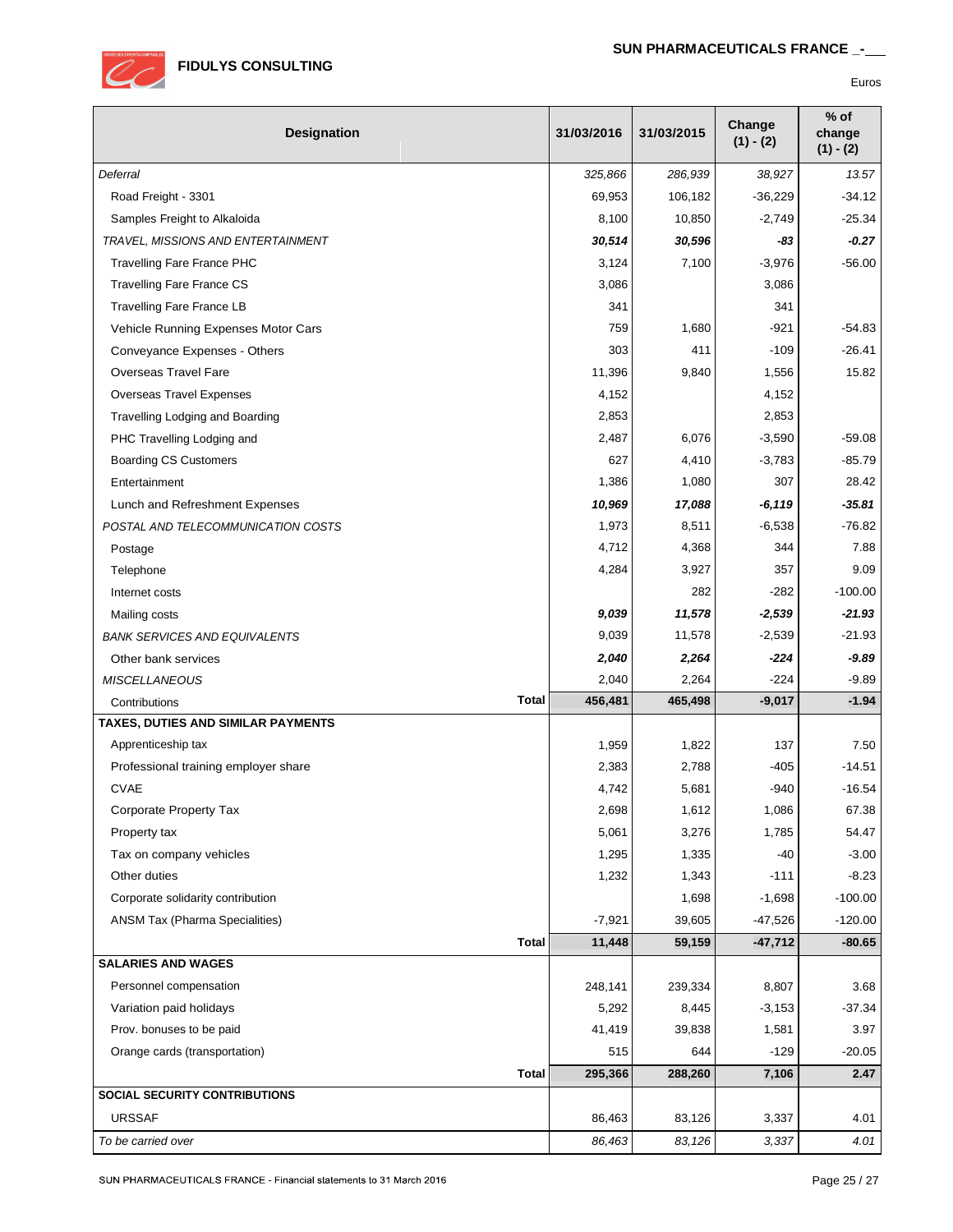

| ×<br>۰.<br>۰.<br>× |  |
|--------------------|--|

| Designation                                                                        |                                 | 31/03/2016 | 31/03/2015 | Change<br>$(1) - (2)$ | $%$ of<br>change<br>$(1) - (2)$ |
|------------------------------------------------------------------------------------|---------------------------------|------------|------------|-----------------------|---------------------------------|
| Deferral                                                                           |                                 | 86.463     | 83,126     | 3,337                 | 4.01                            |
| Swisslife Mutuelle N°010866175                                                     |                                 | 2,967      | 2,368      | 599                   | 25.28                           |
| Swisslife Prévoyance N°010866171                                                   |                                 | 4,516      | 4,329      | 187                   | 4.32                            |
| Swisslife ret art 83                                                               |                                 | 10,799     | 10,360     | 438                   | 4.23                            |
| Mornay retirement fund                                                             |                                 | 31,806     | 30,105     | 1,701                 | 5.65                            |
| Expenses on PH                                                                     |                                 | 2,703      | 4,126      | $-1,423$              | $-34.48$                        |
| Prov. expenses on bonuses to be paid                                               |                                 | 914        | 1,440      | $-526$                | $-36.52$                        |
| Occupational healthcare, pharmacy                                                  |                                 | 456        | 786        | $-329$                | $-41.91$                        |
| Services on Kadeos                                                                 |                                 | 24         | 24         | 0                     |                                 |
| Kadeos tickets                                                                     |                                 | 450        | 450        | 0                     |                                 |
|                                                                                    | <b>Total</b>                    | 141,098    | 137,113    | 3,985                 | 2.91                            |
| <b>DEPRECIATION CHARGES ON FIXED ASSETS</b>                                        |                                 |            |            |                       |                                 |
| Intangible f/a amort allowance                                                     |                                 | 1,059      |            | 1,059                 |                                 |
| Tangible f/a amort allowance                                                       |                                 | 19,716     | 21,173     | $-1,457$              | $-6.88$                         |
|                                                                                    | <b>Total</b>                    | 20,775     | 21,173     | $-398$                | $-1.88$                         |
| DEPRECIATION ALLOW, ON CURRENT ASSETS                                              |                                 |            |            |                       |                                 |
| Stock depreciation provision allowance Customer<br>receivables provision allowance |                                 | 27,264     | 6,302      | 20,962                | 332.65                          |
|                                                                                    |                                 | 36,093     | 25         | 36,069                | 146,263.83                      |
|                                                                                    | <b>Total</b>                    | 63,357     | 6,326      | 57,031                | 901.50                          |
| <b>OTHER EXPENSES</b>                                                              |                                 |            |            |                       |                                 |
| Current management miscellaneous expenses                                          |                                 | 1,311      | 25         | 1,285                 | 5,054.62                        |
|                                                                                    | <b>Total</b>                    | 1,311      | 25         | 1,285                 | 5,054.62                        |
|                                                                                    | <b>Total operating expenses</b> | 2,350,336  | 5,464,098  | $-3,113,763$          | $-56.99$                        |

# **Note 53 - Financial income**

| <b>Designation</b>                |              | 31/03/2016 | 31/03/2015       | Change<br>$(1) - (2)$ | $%$ of<br>change<br>$(1) - (2)$ |
|-----------------------------------|--------------|------------|------------------|-----------------------|---------------------------------|
| OTHER INTEREST AND SIMILAR INCOME |              |            |                  |                       |                                 |
| Income from trade receivables     |              | 90         | 163 <sub>1</sub> | $-73$                 | $-44.94$                        |
| Other financial revenues          |              | 525        | 1.236            | $-711$                | $-57.53$                        |
|                                   | <b>Total</b> | 615        | 1,399            | $-784$                | $-56.06$                        |
| <b>Total Financial Income</b>     |              | 615        | 1,399            | $-784$                | $-56.06$                        |

### **Note 54 - Financial expenses**

| <b>Designation</b>                   | 31/03/2016 | 31/03/2015 | Change<br>$(1) - (2)$ | $%$ of<br>change<br>$(1) - (2)$ |
|--------------------------------------|------------|------------|-----------------------|---------------------------------|
| <b>INTEREST AND SIMILAR EXPENSES</b> |            |            |                       |                                 |
| Interest loans rel. to equity int.   | 35,871     | 10.988     | 24,883                | 226.46                          |
| Overdraft interest                   |            |            | $-1$                  | $-100.00$                       |
| Commercial debts interest            | 9          |            | 9                     |                                 |
| Total                                | 35,880     | 10,989     | 24,891                | 226.52                          |
| <b>Total financial expenses</b>      | 35,880     | 10,989     | 24,891                | 226.52                          |